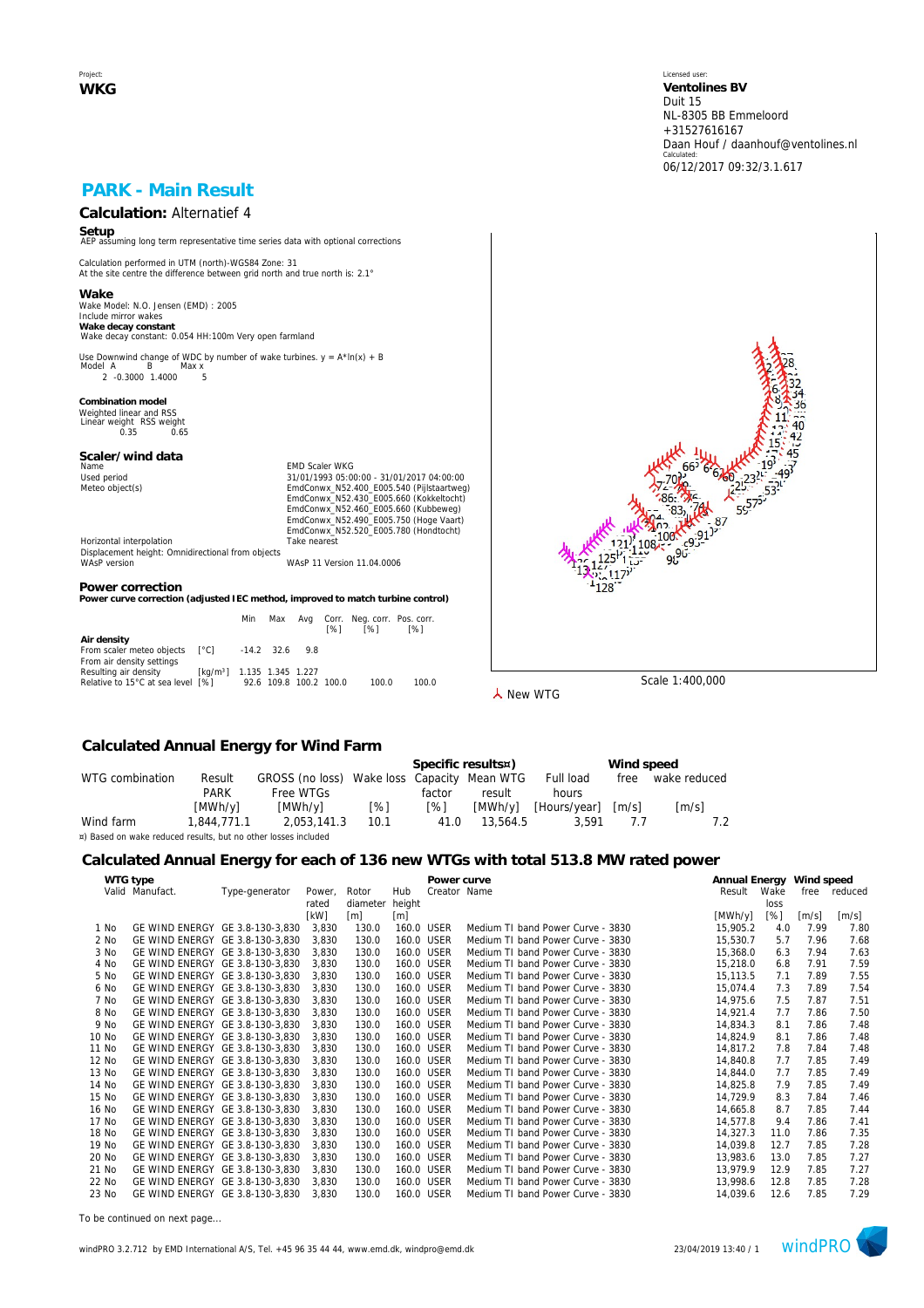### Licensed user: **Ventolines BV**  Duit 15 NL-8305 BB Emmeloord +31527616167 Daan Houf / daanhouf@ventolines.nl Calculated: 06/12/2017 09:32/3.1.617

## **PARK - Main Result Calculation:** Alternatief 4

|          | continued from previous page    |                                 |        |                 |            |              |                                                                        |                          |      |       |         |
|----------|---------------------------------|---------------------------------|--------|-----------------|------------|--------------|------------------------------------------------------------------------|--------------------------|------|-------|---------|
| WTG type |                                 |                                 |        |                 |            | Power curve  |                                                                        | Annual Energy Wind speed |      |       |         |
|          | Valid Manufact.                 | Type-generator                  | Power, | Rotor           | Hub        | Creator Name |                                                                        | Result                   | Wake | free  | reduced |
|          |                                 |                                 | rated  | diameter height |            |              |                                                                        |                          | loss |       |         |
|          |                                 |                                 | [kW]   | [m]             | [m]        |              |                                                                        | [MWh/y]                  | [%]  | [m/s] | [m/s]   |
| 24 No    | GE WIND ENERGY GE 3.8-130-3,830 |                                 | 3,830  | 130.0           | 160.0 USER |              | Medium TI band Power Curve - 3830                                      | 14,158.0                 | 12.0 | 7.86  | 7.32    |
| 25 No    | GE WIND ENERGY GE 3.8-130-3,830 |                                 | 3,830  | 130.0           |            | 160.0 USER   | Medium TI band Power Curve - 3830                                      | 14,351.9                 | 10.7 | 7.85  | 7.37    |
| 26 No    | GE WIND ENERGY GE 3.8-130-3,830 |                                 | 3,830  | 130.0           |            | 160.0 USER   | Medium TI band Power Curve - 3830                                      | 14,848.7                 | 7.3  | 7.83  | 7.50    |
| 27 No    | GE WIND ENERGY GE 3.8-130-3,830 |                                 | 3,830  | 130.0           |            | 160.0 USER   | Medium TI band Power Curve - 3830                                      | 15,798.8                 | 5.3  | 8.03  | 7.78    |
| 28 No    | GE WIND ENERGY GE 3.8-130-3,830 |                                 | 3,830  | 130.0           | 160.0 USER |              | Medium TI band Power Curve - 3830                                      | 15,355.7                 | 7.2  | 7.99  | 7.64    |
| 29 No    | GE WIND ENERGY GE 3.8-130-3,830 |                                 | 3,830  | 130.0           |            | 160.0 USER   | Medium TI band Power Curve - 3830                                      | 15,107.4                 | 8.1  | 7.95  | 7.57    |
| 30 No    |                                 | GE WIND ENERGY GE 3.8-130-3,830 | 3,830  | 130.0           |            | 160.0 USER   | Medium TI band Power Curve - 3830                                      | 14,963.0                 | 8.5  | 7.93  | 7.53    |
| 31 No    | GE WIND ENERGY GE 3.8-130-3,830 |                                 | 3,830  | 130.0           | 160.0 USER |              | Medium TI band Power Curve - 3830                                      | 14,864.5                 | 8.9  | 7.91  | 7.49    |
| 32 No    | GE WIND ENERGY GE 3.8-130-3,830 |                                 | 3,830  | 130.0           |            | 160.0 USER   | Medium TI band Power Curve - 3830                                      | 14.744.6                 | 9.2  | 7.89  | 7.46    |
| 33 No    | GE WIND ENERGY GE 3.8-130-3,830 |                                 | 3,830  | 130.0           | 160.0 USER |              | Medium TI band Power Curve - 3830                                      | 14,734.2                 | 9.3  | 7.89  | 7.46    |
| 34 No    | GE WIND ENERGY GE 3.8-130-3,830 |                                 | 3,830  | 130.0           |            | 160.0 USER   | Medium TI band Power Curve - 3830                                      | 14,770.3                 | 9.3  | 7.91  | 7.47    |
| 35 No    | GE WIND ENERGY GE 3.8-130-3,830 |                                 | 3,830  | 130.0           | 160.0 USER |              | Medium TI band Power Curve - 3830                                      | 14.753.6                 | 9.4  | 7.91  | 7.46    |
| 36 No    | GE WIND ENERGY GE 3.8-130-3,830 |                                 | 3,830  | 130.0           |            | 160.0 USER   | Medium TI band Power Curve - 3830                                      | 14,768.9                 | 9.3  | 7.91  | 7.47    |
| 37 No    | GE WIND ENERGY GE 3.8-130-3,830 |                                 | 3,830  | 130.0           |            | 160.0 USER   | Medium TI band Power Curve - 3830                                      | 14,762.6                 | 9.1  | 7.90  | 7.47    |
| 38 No    | GE WIND ENERGY GE 3.8-130-3,830 |                                 | 3,830  | 130.0           | 160.0 USER |              | Medium TI band Power Curve - 3830                                      | 14,694.1                 | 9.4  | 7.89  | 7.45    |
| 39 No    | GE WIND ENERGY GE 3.8-130-3,830 |                                 | 3,830  | 130.0           |            | 160.0 USER   | Medium TI band Power Curve - 3830                                      | 14,628.8                 | 9.7  | 7.89  | 7.43    |
| 40 No    |                                 | GE WIND ENERGY GE 3.8-130-3,830 | 3,830  | 130.0           | 160.0 USER |              | Medium TI band Power Curve - 3830                                      | 14,643.7                 | 9.7  | 7.90  | 7.44    |
| 41 No    | GE WIND ENERGY GE 3.8-130-3,830 |                                 | 3,830  | 130.0           |            | 160.0 USER   | Medium TI band Power Curve - 3830                                      | 14,649.1                 | 9.7  | 7.90  | 7.44    |
| 42 No    | GE WIND ENERGY GE 3.8-130-3,830 |                                 | 3,830  | 130.0           | 160.0 USER |              | Medium TI band Power Curve - 3830                                      | 14,623.1                 | 9.6  | 7.88  | 7.43    |
| 43 No    | GE WIND ENERGY GE 3.8-130-3,830 |                                 | 3,830  | 130.0           | 160.0 USER |              | Medium TI band Power Curve - 3830                                      | 14,683.4                 | 9.3  | 7.89  | 7.45    |
| 44 No    | GE WIND ENERGY GE 3.8-130-3,830 |                                 | 3,830  | 130.0           |            | 160.0 USER   | Medium TI band Power Curve - 3830                                      | 14.705.4                 | 9.2  | 7.89  | 7.46    |
| 45 No    | GE WIND ENERGY GE 3.8-130-3,830 |                                 | 3,830  | 130.0           | 160.0 USER |              | Medium TI band Power Curve - 3830                                      | 14,694.8                 | 9.2  | 7.88  | 7.45    |
| 46 No    | GE WIND ENERGY GE 3.8-130-3,830 |                                 | 3,830  | 130.0           |            | 160.0 USER   | Medium TI band Power Curve - 3830                                      | 14,609.1                 | 9.4  | 7.87  | 7.42    |
| 47 No    | GE WIND ENERGY GE 3.8-130-3,830 |                                 | 3,830  | 130.0           |            | 160.0 USER   | Medium TI band Power Curve - 3830                                      | 14,262.8                 | 11.6 | 7.87  | 7.33    |
| 48 No    | GE WIND ENERGY GE 3.8-130-3,830 |                                 | 3,830  | 130.0           | 160.0 USER |              | Medium TI band Power Curve - 3830                                      | 14.162.3                 | 12.2 | 7.87  | 7.31    |
| 49 No    | GE WIND ENERGY GE 3.8-130-3,830 |                                 | 3,830  | 130.0           |            | 160.0 USER   | Medium TI band Power Curve - 3830                                      | 14,166.1                 | 12.2 | 7.87  | 7.31    |
| 50 No    | GE WIND ENERGY GE 3.8-130-3,830 |                                 | 3,830  | 130.0           | 160.0 USER |              | Medium TI band Power Curve - 3830                                      | 14,185.0                 | 12.0 | 7.86  | 7.32    |
| 51 No    | GE WIND ENERGY GE 3.8-130-3,830 |                                 | 3,830  | 130.0           |            | 160.0 USER   | Medium TI band Power Curve - 3830                                      | 14,233.8                 | 11.7 | 7.87  | 7.33    |
| 52 No    | GE WIND ENERGY GE 3.8-130-3,830 |                                 | 3,830  | 130.0           |            | 160.0 USER   | Medium TI band Power Curve - 3830                                      | 14,282.5                 | 11.5 | 7.87  | 7.35    |
| 53 No    | GE WIND ENERGY GE 3.8-130-3,830 |                                 | 3,830  | 130.0           |            | 160.0 USER   | Medium TI band Power Curve - 3830                                      | 14,198.3                 | 12.1 | 7.88  | 7.33    |
| 54 No    | GE WIND ENERGY GE 3.8-130-3,830 |                                 | 3,830  | 130.0           |            | 160.0 USER   | Medium TI band Power Curve - 3830                                      | 14,200.7                 | 12.2 | 7.89  | 7.34    |
| 55 No    | GE WIND ENERGY GE 3.8-130-3,830 |                                 | 3,830  | 130.0           | 160.0 USER |              | Medium TI band Power Curve - 3830                                      | 14,224.5                 | 12.1 | 7.89  | 7.35    |
| 56 No    | GE WIND ENERGY GE 3.8-130-3,830 |                                 | 3,830  | 130.0           |            | 160.0 USER   | Medium TI band Power Curve - 3830                                      | 14,284.2                 | 11.7 | 7.89  | 7.36    |
|          |                                 |                                 |        |                 |            |              |                                                                        |                          |      | 7.90  |         |
| 57 No    |                                 | GE WIND ENERGY GE 3.8-130-3,830 | 3,830  | 130.0           |            | 160.0 USER   | Medium TI band Power Curve - 3830<br>Medium TI band Power Curve - 3830 | 14,376.9                 | 11.2 |       | 7.39    |
| 58 No    | GE WIND ENERGY GE 3.8-130-3,830 |                                 | 3,830  | 130.0           | 160.0 USER |              |                                                                        | 14,599.0                 | 10.0 | 7.91  | 7.46    |
| 59 No    | GE WIND ENERGY GE 3.8-130-3,830 |                                 | 3,830  | 130.0           |            | 160.0 USER   | Medium TI band Power Curve - 3830                                      | 15,187.2                 | 6.5  | 7.92  | 7.63    |
| 60 No    | GE WIND ENERGY GE 3.8-130-3,830 |                                 | 3,830  | 130.0           | 160.0 USER |              | Medium TI band Power Curve - 3830                                      | 14,718.2                 | 8.5  | 7.85  | 7.46    |
| 61 No    | GE WIND ENERGY GE 3.8-130-3,830 |                                 | 3,830  | 130.0           |            | 160.0 USER   | Medium TI band Power Curve - 3830                                      | 14,658.4                 | 9.3  | 7.89  | 7.45    |
| 62 No    | GE WIND ENERGY GE 3.8-130-3,830 |                                 | 3,830  | 130.0           | 160.0 USER |              | Medium TI band Power Curve - 3830                                      | 14,632.0                 | 9.4  | 7.88  | 7.45    |
| 63 No    | GE WIND ENERGY GE 3.8-130-3,830 |                                 | 3,830  | 130.0           | 160.0 USER |              | Medium TI band Power Curve - 3830                                      | 14,655.7                 | 9.1  | 7.87  | 7.45    |
| 64 No    | GE WIND ENERGY GE 3.8-130-3,830 |                                 | 3,830  | 130.0           |            | 160.0 USER   | Medium TI band Power Curve - 3830                                      | 14,922.8                 | 7.5  | 7.88  | 7.53    |
| 65 No    | GE WIND ENERGY GE 3.8-130-3,830 |                                 | 3,830  | 130.0           | 160.0 USER |              | Medium TI band Power Curve - 3830                                      | 14,376.7                 | 10.8 | 7.87  | 7.39    |
| 66 No    | GE WIND ENERGY GE 3.8-130-3,830 |                                 | 3,830  | 130.0           |            | 160.0 USER   | Medium TI band Power Curve - 3830                                      | 14,099.6                 | 12.2 | 7.85  | 7.30    |
| 67 No    |                                 | GE WIND ENERGY GE 3.8-130-3,830 | 3,830  | 130.0           | 160.0 USER |              | Medium TI band Power Curve - 3830                                      | 14,112.3                 | 12.3 | 7.87  | 7.31    |
| 68 No    | GE WIND ENERGY GE 3.8-130-3,830 |                                 | 3,830  | 130.0           |            | 160.0 USER   | Medium TI band Power Curve - 3830                                      | 14,168.4                 | 12.1 | 7.87  | 7.32    |
| 69 No    | GE WIND ENERGY GE 3.8-130-3,830 |                                 | 3,830  | 130.0           |            | 160.0 USER   | Medium TI band Power Curve - 3830                                      | 14,250.0                 | 11.5 | 7.87  | 7.35    |
| 70 No    | GE WIND ENERGY GE 3.8-130-3,830 |                                 | 3,830  | 130.0           | 160.0 USER |              | Medium TI band Power Curve - 3830                                      | 14,347.6                 | 10.8 | 7.86  | 7.37    |
| 71 No    | GE WIND ENERGY GE 3.8-130-3,830 |                                 | 3,830  | 130.0           |            | 160.0 USER   | Medium TI band Power Curve - 3830                                      | 14,552.8                 | 9.5  | 7.85  | 7.42    |
| 72 No    | GE WIND ENERGY GE 3.8-130-3,830 |                                 | 3,830  | 130.0           | 160.0 USER |              | Medium TI band Power Curve - 3830                                      | 15,175.0                 | 5.8  | 7.86  | 7.59    |
| 73 No    | GE WIND ENERGY GE 3.8-130-3,830 |                                 | 3,830  | 130.0           |            | 160.0 USER   | Medium TI band Power Curve - 3830                                      | 14,660.6                 | 9.1  | 7.88  | 7.46    |
| 74 No    |                                 | GE WIND ENERGY GE 3.8-130-3,830 | 3,830  | 130.0           |            | 160.0 USER   | Medium TI band Power Curve - 3830                                      | 14,474.8                 | 10.3 | 7.88  | 7.40    |
| 75 No    | GE WIND ENERGY GE 3.8-130-3,830 |                                 | 3,830  | 130.0           | 160.0 USER |              | Medium TI band Power Curve - 3830                                      | 14,468.1                 | 10.5 | 7.89  | 7.39    |
| 76 No    |                                 | GE WIND ENERGY GE 3.8-130-3,830 | 3,830  | 130.0           |            | 160.0 USER   | Medium TI band Power Curve - 3830                                      | 14,432.5                 | 10.5 | 7.88  | 7.38    |
| 77 No    | GE WIND ENERGY GE 3.8-130-3,830 |                                 | 3,830  | 130.0           |            | 160.0 USER   | Medium TI band Power Curve - 3830                                      | 14,440.5                 | 10.6 | 7.88  | 7.38    |
| 78 No    | GE WIND ENERGY GE 3.8-130-3,830 |                                 | 3,830  | 130.0           |            | 160.0 USER   | Medium TI band Power Curve - 3830                                      | 14,489.2                 | 10.3 | 7.88  | 7.40    |
| 79 No    | GE WIND ENERGY GE 3.8-130-3,830 |                                 | 3,830  | 130.0           |            | 160.0 USER   | Medium TI band Power Curve - 3830                                      | 14,685.7                 | 9.0  | 7.87  | 7.46    |
| 80 No    | GE WIND ENERGY GE 3.8-130-3,830 |                                 | 3,830  | 130.0           |            | 160.0 USER   | Medium TI band Power Curve - 3830                                      | 14,756.1                 | 8.7  | 7.88  | 7.48    |
| 81 No    | GE WIND ENERGY GE 3.8-130-3,830 |                                 | 3,830  | 130.0           |            | 160.0 USER   | Medium TI band Power Curve - 3830                                      | 14,539.1                 | 9.8  | 7.87  | 7.41    |
| 82 No    | GE WIND ENERGY GE 3.8-130-3,830 |                                 | 3,830  | 130.0           |            | 160.0 USER   | Medium TI band Power Curve - 3830                                      | 14,570.7                 | 9.9  | 7.89  | 7.42    |
| 83 No    | GE WIND ENERGY GE 3.8-130-3,830 |                                 | 3,830  | 130.0           |            | 160.0 USER   | Medium TI band Power Curve - 3830                                      | 14,561.6                 | 9.9  | 7.89  | 7.42    |
| 84 No    | GE WIND ENERGY GE 3.8-130-3,830 |                                 | 3,830  | 130.0           |            | 160.0 USER   | Medium TI band Power Curve - 3830                                      | 14,567.4                 | 9.8  | 7.88  | 7.42    |
| 85 No    | GE WIND ENERGY GE 3.8-130-3,830 |                                 | 3,830  | 130.0           |            | 160.0 USER   | Medium TI band Power Curve - 3830                                      | 14,620.9                 | 9.2  | 7.86  | 7.43    |
| 86 No    | GE WIND ENERGY GE 3.8-130-3,830 |                                 | 3,830  | 130.0           |            | 160.0 USER   | Medium TI band Power Curve - 3830                                      | 14,953.0                 | 7.2  | 7.87  | 7.53    |
| 87 No    | GE WIND ENERGY GE 3.8-130-3,830 |                                 | 3,830  | 130.0           |            | 160.0 USER   | Medium TI band Power Curve - 3830                                      | 14,502.7                 | 10.6 | 7.92  | 7.44    |
| 88 No    | GE WIND ENERGY GE 3.8-130-3,830 |                                 | 3,830  | 130.0           |            | 160.0 USER   | Medium TI band Power Curve - 3830                                      | 14,353.1                 | 11.6 | 7.92  | 7.39    |
| 89 No    | GE WIND ENERGY GE 3.8-130-3,830 |                                 | 3,830  | 130.0           |            | 160.0 USER   | Medium TI band Power Curve - 3830                                      | 14,311.8                 | 11.9 | 7.92  | 7.38    |
| 90 No    | GE WIND ENERGY GE 3.8-130-3,830 |                                 | 3,830  | 130.0           |            | 160.0 USER   | Medium TI band Power Curve - 3830                                      | 14,298.6                 | 11.9 | 7.91  | 7.38    |
| 91 No    | GE WIND ENERGY GE 3.8-130-3,830 |                                 | 3,830  | 130.0           |            | 160.0 USER   | Medium TI band Power Curve - 3830                                      | 14,340.7                 | 11.8 | 7.92  | 7.39    |
| 92 No    | GE WIND ENERGY GE 3.8-130-3,830 |                                 | 3,830  | 130.0           |            | 160.0 USER   | Medium TI band Power Curve - 3830                                      | 14,365.5                 | 11.6 | 7.92  | 7.39    |
| 93 No    | GE WIND ENERGY GE 3.8-130-3,830 |                                 | 3,830  | 130.0           |            | 160.0 USER   | Medium TI band Power Curve - 3830                                      | 14,373.7                 | 11.5 | 7.92  | 7.39    |
| 94 No    | GE WIND ENERGY GE 3.8-130-3,830 |                                 | 3,830  | 130.0           |            | 160.0 USER   | Medium TI band Power Curve - 3830                                      | 14,474.2                 | 10.9 | 7.92  | 7.42    |
| 95 No    | GE WIND ENERGY GE 3.8-130-3,830 |                                 | 3,830  | 130.0           |            | 160.0 USER   | Medium TI band Power Curve - 3830                                      | 14,582.1                 | 10.3 | 7.92  | 7.45    |
| 96 No    | GE WIND ENERGY GE 3.8-130-3,830 |                                 | 3,830  | 130.0           |            | 160.0 USER   | Medium TI band Power Curve - 3830                                      | 14,690.1                 | 9.6  | 7.91  | 7.48    |
| 97 No    | GE WIND ENERGY GE 3.8-130-3,830 |                                 | 3,830  | 130.0           |            | 160.0 USER   | Medium TI band Power Curve - 3830                                      | 14,899.2                 | 8.2  | 7.91  | 7.53    |
| 98 No    | GE WIND ENERGY GE 3.8-130-3,830 |                                 | 3,830  | 130.0           |            | 160.0 USER   | Medium TI band Power Curve - 3830                                      | 15,425.9                 | 4.8  | 7.89  | 7.67    |
| 99 No    |                                 | GE WIND ENERGY GE 3.8-130-3,830 | 3,830  | 130.0           | 160.0 USER |              | Medium TI band Power Curve - 3830                                      | 14,888.2                 | 8.0  | 7.89  | 7.52    |

*To be continued on next page...*

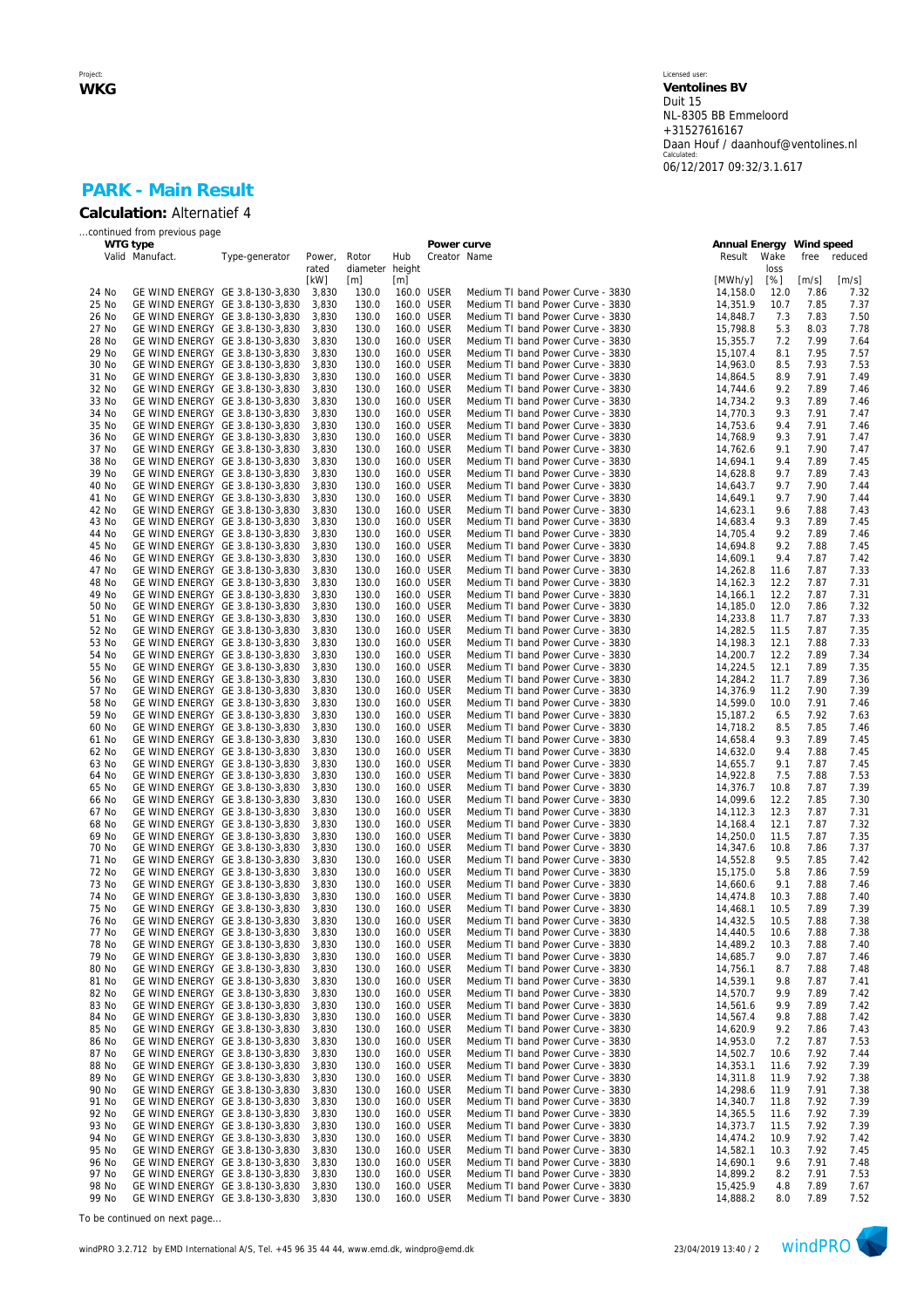### Licensed user: **Ventolines BV**  Duit 15 NL-8305 BB Emmeloord +31527616167 Daan Houf / daanhouf@ventolines.nl Calculated: 06/12/2017 09:32/3.1.617

## **PARK - Main Result Calculation:** Alternatief 4

|                | continued from previous page    |                |        |                 |            |              |                                                              |                          |      |                     |                     |
|----------------|---------------------------------|----------------|--------|-----------------|------------|--------------|--------------------------------------------------------------|--------------------------|------|---------------------|---------------------|
|                | WTG type                        |                |        |                 |            | Power curve  |                                                              | Annual Energy Wind speed |      |                     |                     |
|                | Valid Manufact.                 | Type-generator | Power, | Rotor           | Hub        | Creator Name |                                                              | Result                   | Wake | free                | reduced             |
|                |                                 |                | rated  | diameter height |            |              |                                                              |                          | loss |                     |                     |
|                |                                 |                | [kW]   | [m]             | [m]        |              |                                                              | [MWh/y]                  | [%]  | $\lceil m/s \rceil$ | $\lceil m/s \rceil$ |
| 100 No         | GE WIND ENERGY GE 3.8-130-3.830 |                | 3.830  | 130.0           | 160.0 USER |              | Medium TI band Power Curve - 3830                            | 14.663.4                 | 9.4  | 7.89                | 7.45                |
| 101 No         | GE WIND ENERGY GE 3.8-130-3,830 |                | 3,830  | 130.0           |            | 160.0 USER   | Medium TI band Power Curve - 3830                            | 14,641.5                 | 9.4  | 7.89                | 7.44                |
| 102 No         | GE WIND ENERGY GE 3.8-130-3,830 |                | 3,830  | 130.0           | 160.0 USER |              | Medium TI band Power Curve - 3830                            | 14,620.4                 | 9.2  | 7.86                | 7.42                |
| 103 No         | GE WIND ENERGY GE 3.8-130-3,830 |                | 3,830  | 130.0           | 160.0 USER |              | Medium TI band Power Curve - 3830                            | 14,739.1                 | 8.4  | 7.86                | 7.46                |
| 104 No         | GE WIND ENERGY GE 3.8-130-3,830 |                | 3,830  | 130.0           | 160.0 USER |              | Medium TI band Power Curve - 3830                            | 14,852.2                 | 7.5  | 7.85                | 7.49                |
| 105 No         | GE WIND ENERGY GE 3.8-130-3,830 |                | 3,830  | 130.0           | 160.0 USER |              | Medium TI band Power Curve - 3830                            | 15.179.4                 | 5.3  | 7.84                | 7.59                |
| 106 Yes        | <b>VESTAS</b>                   | V117-3.6-3,600 | 3,600  | 117.0           |            | 97.5 EMD     | Level 0 - Calculated - Modes PO1 & PO1-0S - 01-2016          | 9.526.6                  | 17.0 | 7.01                | 6.43                |
| <b>107 Yes</b> | <b>VESTAS</b>                   | V117-3.6-3,600 | 3,600  | 117.0           |            | 97.5 EMD     | Level 0 - Calculated - Modes PO1 & PO1-0S - 01-2016          | 9.435.0                  | 17.8 | 7.01                | 6.40                |
| 108 Yes        | <b>VESTAS</b>                   | V117-3.6-3.600 | 3,600  | 117.0           |            | 97.5 EMD     | Level 0 - Calculated - Modes PO1 & PO1-0S - 01-2016          | 9.513.2                  | 17.6 | 7.04                | 6.43                |
| 109 Yes        | <b>VESTAS</b>                   | V117-3.6-3,600 | 3,600  | 117.0           |            | 97.5 EMD     | Level 0 - Calculated - Modes PO1 & PO1-0S - 01-2016          | 9,425.9                  | 17.5 | 7.00                | 6.40                |
| 110 Yes        | <b>VESTAS</b>                   | V117-3.6-3,600 | 3,600  | 117.0           |            | 97.5 EMD     | Level 0 - Calculated - Modes PO1 & PO1-0S - 01-2016          | 9,617.4                  | 16.4 | 7.03                | 6.47                |
| <b>111 Yes</b> | <b>VESTAS</b>                   | V117-3.6-3,600 | 3,600  | 117.0           |            | 97.5 EMD     | Level 0 - Calculated - Modes PO1 & PO1-0S - 01-2016          | 9,604.9                  | 16.2 | 7.01                | 6.46                |
| <b>112 Yes</b> | <b>VESTAS</b>                   | V117-3.6-3,600 | 3,600  | 117.0           |            | 97.5 EMD     | Level 0 - Calculated - Modes PO1 & PO1-0S - 01-2016          | 9.680.3                  | 15.9 | 7.03                | 6.49                |
| 113 Yes        | <b>VESTAS</b>                   | V117-3.6-3,600 | 3,600  | 117.0           |            | 97.5 EMD     | Level 0 - Calculated - Modes PO1 & PO1-0S - 01-2016          | 9,673.1                  | 15.8 | 7.02                | 6.48                |
| <b>114 Yes</b> | <b>VESTAS</b>                   | V117-3.6-3,600 | 3,600  | 117.0           |            | 97.5 EMD     | Level 0 - Calculated - Modes PO1 & PO1-0S - 01-2016          | 9.748.0                  | 15.5 | 7.04                | 6.51                |
| 115 Yes        | <b>VESTAS</b>                   | V117-3.6-3,600 | 3,600  | 117.0           |            | 97.5 EMD     | Level 0 - Calculated - Modes PO1 & PO1-0S - 01-2016          | 9.749.0                  | 15.2 | 7.02                | 6.51                |
| 116 Yes        | <b>VESTAS</b>                   | V117-3.6-3.600 | 3,600  | 117.0           |            | 97.5 EMD     | Level 0 - Calculated - Modes PO1 & PO1-0S - 01-2016          | 9.851.4                  | 14.5 | 7.03                | 6.54                |
| 117 Yes        | <b>VESTAS</b>                   | V117-3.6-3,600 | 3,600  | 117.0           |            | 97.5 EMD     | Level 0 - Calculated - Modes PO1 & PO1-0S - 01-2016          | 9,929.7                  | 13.5 | 7.02                | 6.57                |
| 118 Yes        | <b>VESTAS</b>                   | V117-3.6-3,600 | 3,600  | 117.0           |            | 97.5 EMD     | Level 0 - Calculated - Modes PO1 & PO1-0S - 01-2016          | 10,441.8                 | 8.9  | 7.01                | 6.71                |
| 119 Yes        | <b>VESTAS</b>                   | V117-3.6-3,600 | 3,600  | 117.0           |            | 97.5 EMD     | Level 0 - Calculated - Modes PO1 & PO1-0S - 01-2016          | 9,728.1                  | 14.6 | 6.99                | 6.53                |
| <b>120 Yes</b> | <b>VESTAS</b>                   | V117-3.6-3,600 | 3,600  | 117.0           |            | 97.5 EMD     | Level 0 - Calculated - Modes PO1 & PO1-0S - 01-2016          | 9.657.1                  | 15.7 | 7.01                | 6.50                |
| <b>121 Yes</b> | <b>VESTAS</b>                   | V117-3.6-3,600 | 3,600  | 117.0           |            | 97.5 EMD     | Level 0 - Calculated - Modes PO1 & PO1-0S - 01-2016          | 9.613.1                  | 15.8 | 7.00                | 6.48                |
| <b>122 Yes</b> | <b>VESTAS</b>                   | V117-3.6-3,600 | 3,600  | 117.0           |            | 97.5 EMD     | Level 0 - Calculated - Modes PO1 & PO1-0S - 01-2016          | 9.626.1                  | 15.9 | 7.01                | 6.48                |
| 123 Yes        | <b>VESTAS</b>                   | V117-3.6-3,600 | 3,600  | 117.0           |            | 97.5 EMD     | Level 0 - Calculated - Modes PO1 & PO1-0S - 01-2016          | 9.626.0                  | 15.9 | 7.01                | 6.48                |
| <b>124 Yes</b> | <b>VESTAS</b>                   | V117-3.6-3.600 | 3.600  | 117.0           |            | 97.5 EMD     | Level 0 - Calculated - Modes PO1 & PO1-0S - 01-2016          | 9.642.1                  | 15.7 | 7.01                | 6.49                |
| 125 Yes        | <b>VESTAS</b>                   | V117-3.6-3,600 | 3,600  | 117.0           |            | 97.5 EMD     | Level 0 - Calculated - Modes PO1 & PO1-0S - 01-2016          | 9,693.7                  | 15.4 | 7.01                | 6.51                |
| 126 Yes        | <b>VESTAS</b>                   | V117-3.6-3,600 | 3,600  | 117.0           |            | 97.5 EMD     | Level 0 - Calculated - Modes PO1 & PO1-0S - 01-2016          | 9.723.0                  | 14.7 | 7.00                | 6.52                |
| <b>127 Yes</b> | <b>VESTAS</b>                   | V117-3.6-3,600 | 3,600  | 117.0           |            | 97.5 EMD     | Level 0 - Calculated - Modes PO1 & PO1-0S - 01-2016          | 10.198.8                 | 10.7 | 7.00                | 6.66                |
| <b>128 Yes</b> | <b>VESTAS</b>                   | V117-3.6-3,600 | 3,600  | 117.0           |            | 97.5 EMD     | Level 0 - Calculated - Modes PO1 & PO1-0S - 01-2016          | 10.774.1                 | 5.6  | 7.00                | 6.78                |
| <b>129 Yes</b> | <b>VESTAS</b>                   | V117-3.6-3,600 | 3,600  | 117.0           |            | 97.5 EMD     | Level 0 - Calculated - Modes PO1 & PO1-0S - 01-2016          | 10.509.9                 | 7.8  | 7.00                | 6.70                |
| 130 Yes        | <b>VESTAS</b>                   | V117-3.6-3,600 | 3,600  | 117.0           |            | 97.5 EMD     | Level 0 - Calculated - Modes PO1 & PO1-0S - 01-2016          | 10.436.1                 | 8.4  | 7.00                | 6.68                |
| 131 Yes        | <b>VESTAS</b>                   | V117-3.6-3.600 | 3.600  | 117.0           |            | 97.5 EMD     | Level 0 - Calculated - Modes PO1 & PO1-0S - 01-2016          | 10.388.3                 | 8.5  | 6.99                | 6.66                |
| 132 Yes        | <b>VESTAS</b>                   | V117-3.6-3,600 | 3,600  | 117.0           |            | 97.5 EMD     | Level 0 - Calculated - Modes PO1 & PO1-0S - 01-2016          | 10.421.5                 | 8.4  | 6.99                | 6.68                |
| 133 Yes        | <b>VESTAS</b>                   | V117-3.6-3,600 | 3,600  | 117.0           |            | 97.5 EMD     | Level 0 - Calculated - Modes PO1 & PO1-0S - 01-2016          | 10,404.8                 | 8.3  | 6.98                | 6.67                |
| 134 Yes        | <b>VESTAS</b>                   | V117-3.6-3,600 | 3,600  | 117.0           |            | 97.5 EMD     | Level 0 - Calculated - Modes PO1 & PO1-0S - 01-2016 10,398.6 |                          | 8.2  | 6.98                | 6.67                |
| 135 Yes        | <b>VESTAS</b>                   | V117-3.6-3,600 | 3,600  | 117.0           |            | 97.5 EMD     | Level 0 - Calculated - Modes PO1 & PO1-0S - 01-2016          | 10.357.4                 | 7.7  | 6.95                | 6.67                |
| 136 Yes        | <b>VESTAS</b>                   | V117-3.6-3,600 | 3.600  | 117.0           |            | 97.5 EMD     | Level 0 - Calculated - Modes PO1 & PO1-0S - 01-2016          | 10.572.1                 | 5.0  | 6.92                | 6.75                |

Annual Energy results do not include any losses apart from wake losses. Additional losses and uncertainty must be considered for an investment decision.

## **WTG siting**

|        | Dutch Stereo-RD/NAP 2008 | Calculation period |                                                                                                                            |                       |     |
|--------|--------------------------|--------------------|----------------------------------------------------------------------------------------------------------------------------|-----------------------|-----|
|        | X (east)                 | Y (north)          | Z Row data/Description                                                                                                     | Start                 | End |
|        |                          |                    | $\lceil m \rceil$                                                                                                          |                       |     |
| 1 New  |                          |                    | 180,318.0 509,223.0 -4.9 GE WIND ENERGY GE 3.8-130 3830 130.0 !O! hub: 160,0 m (TOT: 225,0 m) (6289)                       | 31/01/1993 31/01/2017 |     |
| 2 New  |                          |                    | 180,458.0 508,751.0 -6.0 GE WIND ENERGY GE 3.8-130 3830 130.0 !O! hub: 160,0 m (TOT: 225,0 m) (6290)                       | 31/01/1993 31/01/2017 |     |
| 3 New  |                          |                    | 180,598.0 508,280.0 -4.3 GE WIND ENERGY GE 3.8-130 3830 130.0 !O! hub: 160,0 m (TOT: 225,0 m) (6291)                       | 31/01/1993 31/01/2017 |     |
| 4 New  |                          |                    | 180,738.0 507,808.0 -4.0 GE WIND ENERGY GE 3.8-130 3830 130.0 !O! hub: 160,0 m (TOT: 225,0 m) (6292)                       | 31/01/1993 31/01/2017 |     |
| 5 New  |                          |                    | 180,878.0 507,337.0 -6.0 GE WIND ENERGY GE 3.8-130 3830 130.0 IO! hub: 160,0 m (TOT: 225,0 m) (6293)                       | 31/01/1993 31/01/2017 |     |
| 6 New  |                          |                    | 181,018.0 506,865.0 -4.0 GE WIND ENERGY GE 3.8-130 3830 130.0 IO! hub: 160,0 m (TOT: 225,0 m) (6294)                       | 31/01/1993 31/01/2017 |     |
| 7 New  |                          |                    | 181,158.0 506,393.0 -5.0 GE WIND ENERGY GE 3.8-130 3830 130.0 !O! hub: 160,0 m (TOT: 225,0 m) (6295)                       | 31/01/1993 31/01/2017 |     |
| 8 New  |                          |                    | 181,299.0 505,922.0 -5.7 GE WIND ENERGY GE 3.8-130 3830 130.0 IO! hub: 160,0 m (TOT: 225,0 m) (6296)                       | 31/01/1993 31/01/2017 |     |
| 9 New  |                          |                    | 181,447.0 505,422.0 -6.5 GE WIND ENERGY GE 3.8-130 3830 130.0 !O! hub: 160,0 m (TOT: 225,0 m) (6297)                       | 31/01/1993 31/01/2017 |     |
| 10 New |                          |                    | 181,432.0 504,870.0 -4.0 GE WIND ENERGY GE 3.8-130 3830 130.0 !O! hub: 160,0 m (TOT: 225,0 m) (6298)                       | 31/01/1993 31/01/2017 |     |
| 11 New |                          |                    | 181,291.0 504,305.0 -5.0 GE WIND ENERGY GE 3.8-130 3830 130.0 !O! hub: 160,0 m (TOT: 225,0 m) (6299)                       | 31/01/1993 31/01/2017 |     |
| 12 New |                          |                    | 181,143.0 503,712.0 -5.7 GE WIND ENERGY GE 3.8-130 3830 130.0 !O! hub: 160,0 m (TOT: 225,0 m) (6300)                       | 31/01/1993 31/01/2017 |     |
| 13 New |                          |                    | 180,994.0 503,118.0 -5.4 GE WIND ENERGY GE 3.8-130 3830 130.0 ! O! hub: 160,0 m (TOT: 225,0 m) (6301)                      | 31/01/1993 31/01/2017 |     |
| 14 New |                          |                    | 180,846.0 502,524.0 -5.1 GE WIND ENERGY GE 3.8-130 3830 130.0 !O! hub: 160,0 m (TOT: 225,0 m) (6302)                       | 31/01/1993 31/01/2017 |     |
| 15 New |                          |                    | 180,704.0 501,956.0 -5.0 GE WIND ENERGY GE 3.8-130 3830 130.0 !O! hub: 160,0 m (TOT: 225,0 m) (6303)                       | 31/01/1993 31/01/2017 |     |
| 16 New |                          |                    | 180.568.0 501.412.0 -5.0 GE WIND ENERGY GE 3.8-130 3830 130.0 !O! hub: 160.0 m (TOT: 225.0 m) (6304)                       | 31/01/1993 31/01/2017 |     |
| 17 New |                          |                    | 180,438.0 500,893.0 -4.9 GE WIND ENERGY GE 3.8-130 3830 130.0 !O! hub: 160,0 m (TOT: 225,0 m) (6305)                       | 31/01/1993 31/01/2017 |     |
| 18 New |                          |                    | 180,314.0 500,398.0 -5.1 GE WIND ENERGY GE 3.8-130 3830 130.0 !O! hub: 160,0 m (TOT: 225,0 m) (6306)                       | 31/01/1993 31/01/2017 |     |
| 19 New |                          |                    | 180,038.0 499,969.0 -5.5 GE WIND ENERGY GE 3.8-130 3830 130.0 !O! hub: 160,0 m (TOT: 225,0 m) (6307)                       | 31/01/1993 31/01/2017 |     |
| 20 New |                          |                    | 179,640.0 499,651.0 -6.0 GE WIND ENERGY GE 3.8-130 3830 130.0 !O! hub: 160,0 m (TOT: 225,0 m) (6308)                       | 31/01/1993 31/01/2017 |     |
| 21 New |                          |                    | 179,242.0 499,332.0 -5.0 GE WIND ENERGY GE 3.8-130 3830 130.0 !O! hub: 160,0 m (TOT: 225,0 m) (6309)                       | 31/01/1993 31/01/2017 |     |
| 22 New |                          |                    | 178,844.0 499,013.0 -5.0 GE WIND ENERGY GE 3.8-130 3830 130.0 !O! hub: 160,0 m (TOT: 225,0 m) (6310)                       | 31/01/1993 31/01/2017 |     |
| 23 New |                          |                    | 178,446.0 498,694.0 -5.1 GE WIND ENERGY GE 3.8-130 3830 130.0 IO! hub: 160,0 m (TOT: 225,0 m) (6311)                       | 31/01/1993 31/01/2017 |     |
| 24 New |                          |                    | 178,048.0 498,376.0 -4.8 GE WIND ENERGY GE 3.8-130 3830 130.0 !O! hub: 160,0 m (TOT: 225,0 m) (6312) 31/01/1993 31/01/2017 |                       |     |

*To be continued on next page...*

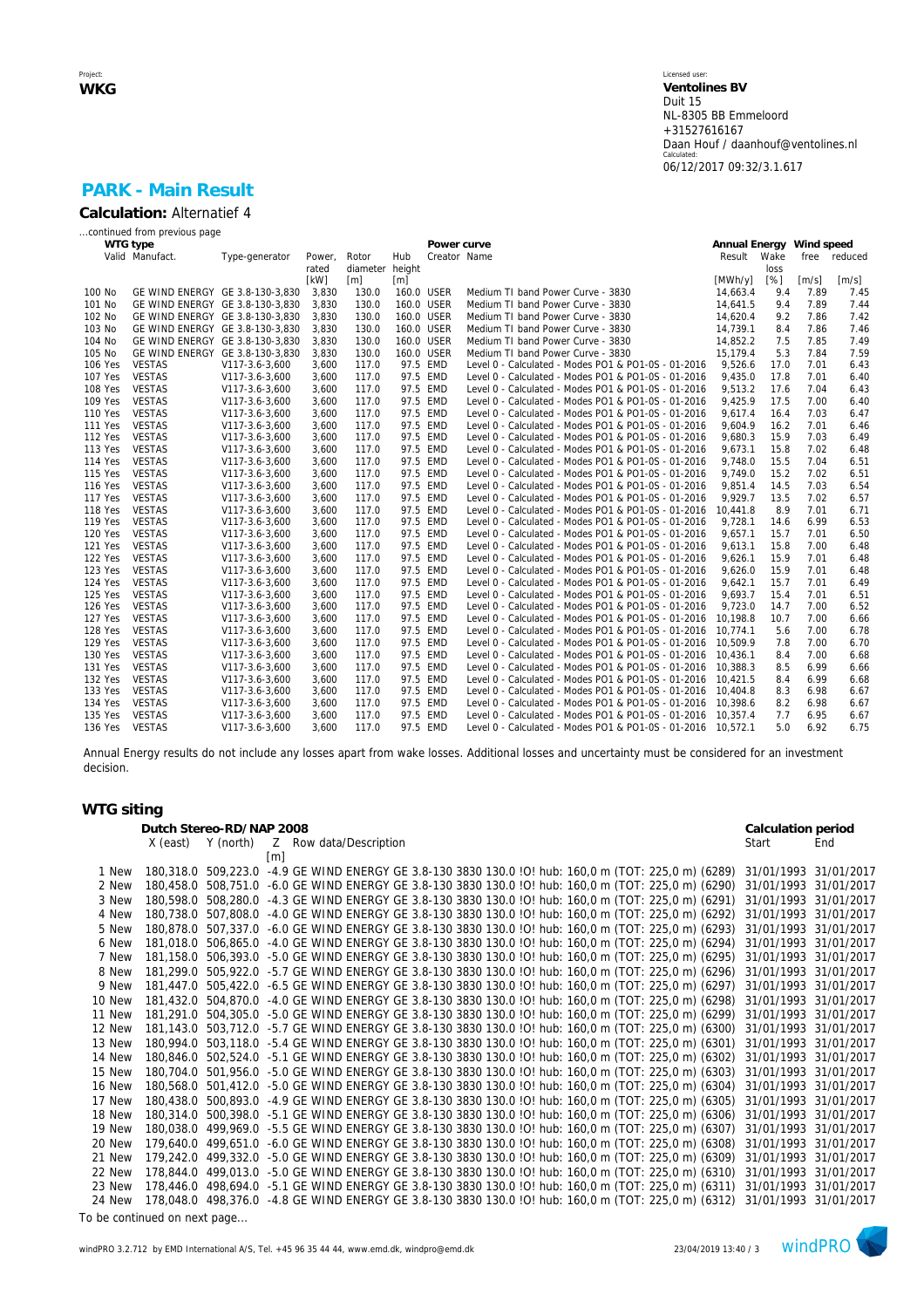Licensed user: **Ventolines BV**  Duit 15 NL-8305 BB Emmeloord +31527616167 Daan Houf / daanhouf@ventolines.nl Calculated: 06/12/2017 09:32/3.1.617

# **PARK - Main Result**

**Calculation:** Alternatief 4

*...continued from previous page*

| Y (north)<br>X (east)<br>Z<br>Row data/Description<br>Start<br>End<br>$\lceil m \rceil$<br>177,650.0 498,057.0 -5.0 GE WIND ENERGY GE 3.8-130 3830 130.0 !O! hub: 160,0 m (TOT: 225,0 m) (6313) 31/01/1993 31/01/2017<br>25 New<br>177,252.0 497,738.0 -5.6 GE WIND ENERGY GE 3.8-130 3830 130.0 IO! hub: 160,0 m (TOT: 225,0 m) (6314)<br>26 New<br>31/01/1993 31/01/2017<br>181,793.0 509,714.0 -3.9 GE WIND ENERGY GE 3.8-130 3830 130.0 !O! hub: 160,0 m (TOT: 225,0 m) (6315)<br>27 New<br>31/01/1993 31/01/2017<br>181,946.0 509,248.0 -4.4 GE WIND ENERGY GE 3.8-130 3830 130.0 !O! hub: 160,0 m (TOT: 225,0 m) (6316)<br>28 New<br>31/01/1993 31/01/2017<br>182,099.0 508,783.0 -4.2 GE WIND ENERGY GE 3.8-130 3830 130.0 !O! hub: 160,0 m (TOT: 225,0 m) (6317)<br>29 New<br>31/01/1993 31/01/2017<br>182,252.0 508,317.0 -3.6 GE WIND ENERGY GE 3.8-130 3830 130.0 !O! hub: 160,0 m (TOT: 225,0 m) (6318)<br>30 New<br>31/01/1993 31/01/2017<br>182,391.0 507,847.0 -3.0 GE WIND ENERGY GE 3.8-130 3830 130.0 IO! hub: 160,0 m (TOT: 225,0 m) (6319)<br>31 New<br>31/01/1993 31/01/2017<br>182,531.0 507,378.0 -5.6 GE WIND ENERGY GE 3.8-130 3830 130.0 !O! hub: 160,0 m (TOT: 225,0 m) (6320)<br>32 New<br>31/01/1993 31/01/2017<br>182,670.0 506,908.0 -3.7 GE WIND ENERGY GE 3.8-130 3830 130.0 IO! hub: 160,0 m (TOT: 225,0 m) (6321)<br>33 New<br>31/01/1993 31/01/2017<br>182,809.0 506,438.0 -3.5 GE WIND ENERGY GE 3.8-130 3830 130.0 !O! hub: 160,0 m (TOT: 225,0 m) (6322)<br>34 New<br>31/01/1993 31/01/2017<br>35 New<br>182,950.0 505,969.0 -4.3 GE WIND ENERGY GE 3.8-130 3830 130.0 IO! hub: 160,0 m (TOT: 225,0 m) (6323)<br>31/01/1993 31/01/2017<br>183,027.0 505,485.0 -4.8 GE WIND ENERGY GE 3.8-130 3830 130.0 !O! hub: 160,0 m (TOT: 225,0 m) (6324)<br>36 New<br>31/01/1993 31/01/2017<br>183,028.0 504,995.0 -5.4 GE WIND ENERGY GE 3.8-130 3830 130.0 !O! hub: 160,0 m (TOT: 225,0 m) (6325)<br>37 New<br>31/01/1993 31/01/2017<br>183,030.0 504,505.0 -5.0 GE WIND ENERGY GE 3.8-130 3830 130.0 !O! hub: 160,0 m (TOT: 225,0 m) (6326)<br>38 New<br>31/01/1993 31/01/2017<br>182,978.0 504,018.0 -5.8 GE WIND ENERGY GE 3.8-130 3830 130.0 !O! hub: 160,0 m (TOT: 225,0 m) (6327)<br>39 New<br>31/01/1993 31/01/2017<br>182,884.0 503,537.0 -4.0 GE WIND ENERGY GE 3.8-130 3830 130.0 IO! hub: 160,0 m (TOT: 225,0 m) (6328)<br>40 New<br>31/01/1993 31/01/2017<br>182,791.0 503,056.0 -3.9 GE WIND ENERGY GE 3.8-130 3830 130.0 IO! hub: 160,0 m (TOT: 225,0 m) (6329)<br>41 New<br>31/01/1993 31/01/2017<br>182,697.0 502,575.0 -4.3 GE WIND ENERGY GE 3.8-130 3830 130.0 !O! hub: 160,0 m (TOT: 225,0 m) (6330)<br>42 New<br>31/01/1993 31/01/2017<br>182,599.0 502,070.0 -4.1 GE WIND ENERGY GE 3.8-130 3830 130.0 !O! hub: 160,0 m (TOT: 225,0 m) (6331)<br>43 New<br>31/01/1993 31/01/2017<br>182,497.0 501,544.0 -3.3 GE WIND ENERGY GE 3.8-130 3830 130.0 !O! hub: 160,0 m (TOT: 225,0 m) (6332)<br>44 New<br>31/01/1993 31/01/2017<br>182,395.0 501,018.0 -4.1 GE WIND ENERGY GE 3.8-130 3830 130.0 IO! hub: 160,0 m (TOT: 225,0 m) (6333)<br>45 New<br>31/01/1993 31/01/2017<br>182,292.0 500,492.0 -6.0 GE WIND ENERGY GE 3.8-130 3830 130.0 !O! hub: 160,0 m (TOT: 225,0 m) (6334)<br>46 New<br>31/01/1993 31/01/2017<br>182,190.0 499,966.0 -4.8 GE WIND ENERGY GE 3.8-130 3830 130.0 !O! hub: 160,0 m (TOT: 225,0 m) (6335)<br>47 New<br>31/01/1993 31/01/2017<br>181.881.0 499.582.0 -4.1 GE WIND ENERGY GE 3.8-130 3830 130.0 IO! hub: 160.0 m (TOT: 225.0 m) (6336)<br>48 New<br>31/01/1993 31/01/2017<br>181,573.0 499,198.0 -4.0 GE WIND ENERGY GE 3.8-130 3830 130.0 !O! hub: 160,0 m (TOT: 225,0 m) (6337)<br>49 New<br>31/01/1993 31/01/2017<br>181,264.0 498,815.0 -5.0 GE WIND ENERGY GE 3.8-130 3830 130.0 IO! hub: 160,0 m (TOT: 225,0 m) (6338)<br>50 New<br>31/01/1993 31/01/2017<br>180,956.0 498,431.0 -5.0 GE WIND ENERGY GE 3.8-130 3830 130.0 !O! hub: 160,0 m (TOT: 225,0 m) (6339)<br>51 New<br>31/01/1993 31/01/2017<br>180,647.0 498,047.0 -4.6 GE WIND ENERGY GE 3.8-130 3830 130.0 !O! hub: 160,0 m (TOT: 225,0 m) (6340)<br>52 New<br>31/01/1993 31/01/2017<br>180,339.0 497,663.0 -5.0 GE WIND ENERGY GE 3.8-130 3830 130.0 !O! hub: 160,0 m (TOT: 225,0 m) (6341)<br>53 New<br>31/01/1993 31/01/2017<br>179,917.0 497,364.0 -4.6 GE WIND ENERGY GE 3.8-130 3830 130.0 !O! hub: 160,0 m (TOT: 225,0 m) (6342)<br>54 New<br>31/01/1993 31/01/2017<br>179,495.0 497,065.0 -5.2 GE WIND ENERGY GE 3.8-130 3830 130.0 !O! hub: 160,0 m (TOT: 225,0 m) (6343)<br>55 New<br>31/01/1993 31/01/2017<br>179,073.0 496,767.0 -5.7 GE WIND ENERGY GE 3.8-130 3830 130.0 !O! hub: 160,0 m (TOT: 225,0 m) (6344)<br>56 New<br>31/01/1993<br>31/01/2017<br>178,651.0 496,468.0 -5.8 GE WIND ENERGY GE 3.8-130 3830 130.0 !O! hub: 160,0 m (TOT: 225,0 m) (6345)<br>57 New<br>31/01/1993 31/01/2017<br>178,229.0 496,169.0 -4.9 GE WIND ENERGY GE 3.8-130 3830 130.0 IO! hub: 160,0 m (TOT: 225,0 m) (6346)<br>58 New<br>31/01/1993 31/01/2017<br>177,807.0 495,871.0 -5.9 GE WIND ENERGY GE 3.8-130 3830 130.0 IO! hub: 160,0 m (TOT: 225,0 m) (6347)<br>59 New<br>31/01/1993 31/01/2017<br>176,499.0 498,845.0 -5.6 GE WIND ENERGY GE 3.8-130 3830 130.0 !O! hub: 160,0 m (TOT: 225,0 m) (6374)<br>60 New<br>31/01/1993 31/01/2017<br>176,062.0 499,045.0 -5.0 GE WIND ENERGY GE 3.8-130 3830 130.0 IO! hub: 160,0 m (TOT: 225,0 m) (6375)<br>61 New<br>31/01/1993 31/01/2017<br>175,625.0 499,244.0 -5.0 GE WIND ENERGY GE 3.8-130 3830 130.0 !O! hub: 160,0 m (TOT: 225,0 m) (6376)<br>62 New<br>31/01/1993 31/01/2017<br>175,189.0 499,443.0 -5.4 GE WIND ENERGY GE 3.8-130 3830 130.0 !O! hub: 160,0 m (TOT: 225,0 m) (6377)<br>63 New<br>31/01/1993 31/01/2017<br>174,752.0 499,642.0 -5.1 GE WIND ENERGY GE 3.8-130 3830 130.0 !O! hub: 160,0 m (TOT: 225,0 m) (6378)<br>64 New<br>31/01/1993 31/01/2017<br>173,278.0 500,081.0 -5.9 GE WIND ENERGY GE 3.8-130 3830 130.0 !O! hub: 160,0 m (TOT: 225,0 m) (6379)<br>31/01/1993 31/01/2017<br>65 New<br>172,881.0 499,786.0 -6.0 GE WIND ENERGY GE 3.8-130 3830 130.0 !O! hub: 160,0 m (TOT: 225,0 m) (6380)<br>66 New<br>31/01/1993 31/01/2017<br>172,483.0 499,492.0 -5.8 GE WIND ENERGY GE 3.8-130 3830 130.0 !O! hub: 160,0 m (TOT: 225,0 m) (6381)<br>67 New<br>31/01/1993 31/01/2017<br>68 New<br>172,085.0 499,197.0 -5.2 GE WIND ENERGY GE 3.8-130 3830 130.0 !O! hub: 160,0 m (TOT: 225,0 m) (6382)<br>31/01/1993 31/01/2017<br>171,687.0 498,903.0 -5.9 GE WIND ENERGY GE 3.8-130 3830 130.0 !O! hub: 160,0 m (TOT: 225,0 m) (6383)<br>31/01/1993 31/01/2017<br>69 New<br>171,289.0 498,608.0 -5.4 GE WIND ENERGY GE 3.8-130 3830 130.0 !O! hub: 160,0 m (TOT: 225,0 m) (6384) 31/01/1993 31/01/2017<br>70 New<br>170,891.0 498,314.0 -6.5 GE WIND ENERGY GE 3.8-130 3830 130.0 !O! hub: 160,0 m (TOT: 225,0 m) (6385) 31/01/1993 31/01/2017<br>71 New<br>170,494.0 498,019.0 -4.4 GE WIND ENERGY GE 3.8-130 3830 130.0 !O! hub: 160,0 m (TOT: 225,0 m) (6386) 31/01/1993 31/01/2017<br>72 New<br>174,097.0 495,754.0 -5.0 GE WIND ENERGY GE 3.8-130 3830 130.0 IO! hub: 160,0 m (TOT: 225,0 m) (6393) 31/01/1993 31/01/2017<br>73 New<br>173,803.0 496,133.0 -5.0 GE WIND ENERGY GE 3.8-130 3830 130.0 IO! hub: 160,0 m (TOT: 225,0 m) (6394) 31/01/1993 31/01/2017<br>74 New<br>173,508.0 496,512.0 -4.4 GE WIND ENERGY GE 3.8-130 3830 130.0 IO! hub: 160,0 m (TOT: 225,0 m) (6395) 31/01/1993 31/01/2017<br>75 New<br>173,214.0 496,891.0 -6.3 GE WIND ENERGY GE 3.8-130 3830 130.0 IO! hub: 160,0 m (TOT: 225,0 m) (6396) 31/01/1993 31/01/2017<br>76 New<br>172,920.0 497,270.0 -6.0 GE WIND ENERGY GE 3.8-130 3830 130.0 IO! hub: 160,0 m (TOT: 225,0 m) (6397) 31/01/1993 31/01/2017<br>77 New<br>172,625.0 497,650.0 -4.4 GE WIND ENERGY GE 3.8-130 3830 130.0 !O! hub: 160,0 m (TOT: 225,0 m) (6398) 31/01/1993 31/01/2017<br>78 New<br>172,331.0 498,029.0 -6.0 GE WIND ENERGY GE 3.8-130 3830 130.0 !O! hub: 160,0 m (TOT: 225,0 m) (6399) 31/01/1993 31/01/2017<br>79 New<br>172,711.0 494,676.0 -5.0 GE WIND ENERGY GE 3.8-130 3830 130.0 !O! hub: 160,0 m (TOT: 225,0 m) (6400) 31/01/1993 31/01/2017<br>80 New<br>172,417.0 495,056.0 -5.0 GE WIND ENERGY GE 3.8-130 3830 130.0 !O! hub: 160,0 m (TOT: 225,0 m) (6401) 31/01/1993 31/01/2017<br>81 New<br>172,123.0 495,435.0 -5.0 GE WIND ENERGY GE 3.8-130 3830 130.0 !O! hub: 160,0 m (TOT: 225,0 m) (6402) 31/01/1993 31/01/2017<br>82 New<br>171,829.0 495,814.0 -5.7 GE WIND ENERGY GE 3.8-130 3830 130.0 !O! hub: 160,0 m (TOT: 225,0 m) (6403) 31/01/1993 31/01/2017<br>83 New<br>84 New<br>171,534.0 496,193.0 -5.9 GE WIND ENERGY GE 3.8-130 3830 130.0 IO! hub: 160,0 m (TOT: 225,0 m) (6404) 31/01/1993 31/01/2017<br>171,240.0 496,573.0 -6.0 GE WIND ENERGY GE 3.8-130 3830 130.0 !O! hub: 160,0 m (TOT: 225,0 m) (6405) 31/01/1993 31/01/2017<br>85 New<br>170,946.0 496,952.0 -5.0 GE WIND ENERGY GE 3.8-130 3830 130.0 IO! hub: 160,0 m (TOT: 225,0 m) (6406) 31/01/1993 31/01/2017<br>86 New<br>175,861.0 494,803.0 -5.0 GE WIND ENERGY GE 3.8-130 3830 130.0 IO! hub: 160,0 m (TOT: 225,0 m) (6407) 31/01/1993 31/01/2017<br>87 New<br>175,458.0 494,479.0 -5.4 GE WIND ENERGY GE 3.8-130 3830 130.0 !O! hub: 160,0 m (TOT: 225,0 m) (6408) 31/01/1993 31/01/2017<br>88 New | Dutch Stereo-RD/NAP 2008 |  | Calculation period |  |
|------------------------------------------------------------------------------------------------------------------------------------------------------------------------------------------------------------------------------------------------------------------------------------------------------------------------------------------------------------------------------------------------------------------------------------------------------------------------------------------------------------------------------------------------------------------------------------------------------------------------------------------------------------------------------------------------------------------------------------------------------------------------------------------------------------------------------------------------------------------------------------------------------------------------------------------------------------------------------------------------------------------------------------------------------------------------------------------------------------------------------------------------------------------------------------------------------------------------------------------------------------------------------------------------------------------------------------------------------------------------------------------------------------------------------------------------------------------------------------------------------------------------------------------------------------------------------------------------------------------------------------------------------------------------------------------------------------------------------------------------------------------------------------------------------------------------------------------------------------------------------------------------------------------------------------------------------------------------------------------------------------------------------------------------------------------------------------------------------------------------------------------------------------------------------------------------------------------------------------------------------------------------------------------------------------------------------------------------------------------------------------------------------------------------------------------------------------------------------------------------------------------------------------------------------------------------------------------------------------------------------------------------------------------------------------------------------------------------------------------------------------------------------------------------------------------------------------------------------------------------------------------------------------------------------------------------------------------------------------------------------------------------------------------------------------------------------------------------------------------------------------------------------------------------------------------------------------------------------------------------------------------------------------------------------------------------------------------------------------------------------------------------------------------------------------------------------------------------------------------------------------------------------------------------------------------------------------------------------------------------------------------------------------------------------------------------------------------------------------------------------------------------------------------------------------------------------------------------------------------------------------------------------------------------------------------------------------------------------------------------------------------------------------------------------------------------------------------------------------------------------------------------------------------------------------------------------------------------------------------------------------------------------------------------------------------------------------------------------------------------------------------------------------------------------------------------------------------------------------------------------------------------------------------------------------------------------------------------------------------------------------------------------------------------------------------------------------------------------------------------------------------------------------------------------------------------------------------------------------------------------------------------------------------------------------------------------------------------------------------------------------------------------------------------------------------------------------------------------------------------------------------------------------------------------------------------------------------------------------------------------------------------------------------------------------------------------------------------------------------------------------------------------------------------------------------------------------------------------------------------------------------------------------------------------------------------------------------------------------------------------------------------------------------------------------------------------------------------------------------------------------------------------------------------------------------------------------------------------------------------------------------------------------------------------------------------------------------------------------------------------------------------------------------------------------------------------------------------------------------------------------------------------------------------------------------------------------------------------------------------------------------------------------------------------------------------------------------------------------------------------------------------------------------------------------------------------------------------------------------------------------------------------------------------------------------------------------------------------------------------------------------------------------------------------------------------------------------------------------------------------------------------------------------------------------------------------------------------------------------------------------------------------------------------------------------------------------------------------------------------------------------------------------------------------------------------------------------------------------------------------------------------------------------------------------------------------------------------------------------------------------------------------------------------------------------------------------------------------------------------------------------------------------------------------------------------------------------------------------------------------------------------------------------------------------------------------------------------------------------------------------------------------------------------------------------------------------------------------------------------------------------------------------------------------------------------------------------------------------------------------------------------------------------------------------------------------------------------------------------------------------------------------------------------------------------------------------------------------------------------------------------------------------------------------------------------------------------------------------------------------------------------------------------------------------------------------------------------------------------------------------------------------------------------------------------------------------------------------------------------------------------------------------------------------------------------------------------------------------------------------------------------------------------------------------------------------------------------------------------------------------------------------------------------------------------------------------------------------------------------------------------------------------------------------------------------------------------------------------------------------------------------------------------------------------------------------------------------------------------------------------------------------------------------------------------------------------------------------------------------------------------------------------------------|--------------------------|--|--------------------|--|
|                                                                                                                                                                                                                                                                                                                                                                                                                                                                                                                                                                                                                                                                                                                                                                                                                                                                                                                                                                                                                                                                                                                                                                                                                                                                                                                                                                                                                                                                                                                                                                                                                                                                                                                                                                                                                                                                                                                                                                                                                                                                                                                                                                                                                                                                                                                                                                                                                                                                                                                                                                                                                                                                                                                                                                                                                                                                                                                                                                                                                                                                                                                                                                                                                                                                                                                                                                                                                                                                                                                                                                                                                                                                                                                                                                                                                                                                                                                                                                                                                                                                                                                                                                                                                                                                                                                                                                                                                                                                                                                                                                                                                                                                                                                                                                                                                                                                                                                                                                                                                                                                                                                                                                                                                                                                                                                                                                                                                                                                                                                                                                                                                                                                                                                                                                                                                                                                                                                                                                                                                                                                                                                                                                                                                                                                                                                                                                                                                                                                                                                                                                                                                                                                                                                                                                                                                                                                                                                                                                                                                                                                                                                                                                                                                                                                                                                                                                                                                                                                                                                                                                                                                                                                                                                                                                                                                                                                                                                                                                                                                                                                                                                                                                                                                                                                                                                                                                                                                                                                                                                                                                                                                                                                                                                                                                                                                                                                                                                                                                                                                                                                                                                                                                                                                                                                                                |                          |  |                    |  |
|                                                                                                                                                                                                                                                                                                                                                                                                                                                                                                                                                                                                                                                                                                                                                                                                                                                                                                                                                                                                                                                                                                                                                                                                                                                                                                                                                                                                                                                                                                                                                                                                                                                                                                                                                                                                                                                                                                                                                                                                                                                                                                                                                                                                                                                                                                                                                                                                                                                                                                                                                                                                                                                                                                                                                                                                                                                                                                                                                                                                                                                                                                                                                                                                                                                                                                                                                                                                                                                                                                                                                                                                                                                                                                                                                                                                                                                                                                                                                                                                                                                                                                                                                                                                                                                                                                                                                                                                                                                                                                                                                                                                                                                                                                                                                                                                                                                                                                                                                                                                                                                                                                                                                                                                                                                                                                                                                                                                                                                                                                                                                                                                                                                                                                                                                                                                                                                                                                                                                                                                                                                                                                                                                                                                                                                                                                                                                                                                                                                                                                                                                                                                                                                                                                                                                                                                                                                                                                                                                                                                                                                                                                                                                                                                                                                                                                                                                                                                                                                                                                                                                                                                                                                                                                                                                                                                                                                                                                                                                                                                                                                                                                                                                                                                                                                                                                                                                                                                                                                                                                                                                                                                                                                                                                                                                                                                                                                                                                                                                                                                                                                                                                                                                                                                                                                                                                |                          |  |                    |  |
|                                                                                                                                                                                                                                                                                                                                                                                                                                                                                                                                                                                                                                                                                                                                                                                                                                                                                                                                                                                                                                                                                                                                                                                                                                                                                                                                                                                                                                                                                                                                                                                                                                                                                                                                                                                                                                                                                                                                                                                                                                                                                                                                                                                                                                                                                                                                                                                                                                                                                                                                                                                                                                                                                                                                                                                                                                                                                                                                                                                                                                                                                                                                                                                                                                                                                                                                                                                                                                                                                                                                                                                                                                                                                                                                                                                                                                                                                                                                                                                                                                                                                                                                                                                                                                                                                                                                                                                                                                                                                                                                                                                                                                                                                                                                                                                                                                                                                                                                                                                                                                                                                                                                                                                                                                                                                                                                                                                                                                                                                                                                                                                                                                                                                                                                                                                                                                                                                                                                                                                                                                                                                                                                                                                                                                                                                                                                                                                                                                                                                                                                                                                                                                                                                                                                                                                                                                                                                                                                                                                                                                                                                                                                                                                                                                                                                                                                                                                                                                                                                                                                                                                                                                                                                                                                                                                                                                                                                                                                                                                                                                                                                                                                                                                                                                                                                                                                                                                                                                                                                                                                                                                                                                                                                                                                                                                                                                                                                                                                                                                                                                                                                                                                                                                                                                                                                                |                          |  |                    |  |
|                                                                                                                                                                                                                                                                                                                                                                                                                                                                                                                                                                                                                                                                                                                                                                                                                                                                                                                                                                                                                                                                                                                                                                                                                                                                                                                                                                                                                                                                                                                                                                                                                                                                                                                                                                                                                                                                                                                                                                                                                                                                                                                                                                                                                                                                                                                                                                                                                                                                                                                                                                                                                                                                                                                                                                                                                                                                                                                                                                                                                                                                                                                                                                                                                                                                                                                                                                                                                                                                                                                                                                                                                                                                                                                                                                                                                                                                                                                                                                                                                                                                                                                                                                                                                                                                                                                                                                                                                                                                                                                                                                                                                                                                                                                                                                                                                                                                                                                                                                                                                                                                                                                                                                                                                                                                                                                                                                                                                                                                                                                                                                                                                                                                                                                                                                                                                                                                                                                                                                                                                                                                                                                                                                                                                                                                                                                                                                                                                                                                                                                                                                                                                                                                                                                                                                                                                                                                                                                                                                                                                                                                                                                                                                                                                                                                                                                                                                                                                                                                                                                                                                                                                                                                                                                                                                                                                                                                                                                                                                                                                                                                                                                                                                                                                                                                                                                                                                                                                                                                                                                                                                                                                                                                                                                                                                                                                                                                                                                                                                                                                                                                                                                                                                                                                                                                                                |                          |  |                    |  |
|                                                                                                                                                                                                                                                                                                                                                                                                                                                                                                                                                                                                                                                                                                                                                                                                                                                                                                                                                                                                                                                                                                                                                                                                                                                                                                                                                                                                                                                                                                                                                                                                                                                                                                                                                                                                                                                                                                                                                                                                                                                                                                                                                                                                                                                                                                                                                                                                                                                                                                                                                                                                                                                                                                                                                                                                                                                                                                                                                                                                                                                                                                                                                                                                                                                                                                                                                                                                                                                                                                                                                                                                                                                                                                                                                                                                                                                                                                                                                                                                                                                                                                                                                                                                                                                                                                                                                                                                                                                                                                                                                                                                                                                                                                                                                                                                                                                                                                                                                                                                                                                                                                                                                                                                                                                                                                                                                                                                                                                                                                                                                                                                                                                                                                                                                                                                                                                                                                                                                                                                                                                                                                                                                                                                                                                                                                                                                                                                                                                                                                                                                                                                                                                                                                                                                                                                                                                                                                                                                                                                                                                                                                                                                                                                                                                                                                                                                                                                                                                                                                                                                                                                                                                                                                                                                                                                                                                                                                                                                                                                                                                                                                                                                                                                                                                                                                                                                                                                                                                                                                                                                                                                                                                                                                                                                                                                                                                                                                                                                                                                                                                                                                                                                                                                                                                                                                |                          |  |                    |  |
|                                                                                                                                                                                                                                                                                                                                                                                                                                                                                                                                                                                                                                                                                                                                                                                                                                                                                                                                                                                                                                                                                                                                                                                                                                                                                                                                                                                                                                                                                                                                                                                                                                                                                                                                                                                                                                                                                                                                                                                                                                                                                                                                                                                                                                                                                                                                                                                                                                                                                                                                                                                                                                                                                                                                                                                                                                                                                                                                                                                                                                                                                                                                                                                                                                                                                                                                                                                                                                                                                                                                                                                                                                                                                                                                                                                                                                                                                                                                                                                                                                                                                                                                                                                                                                                                                                                                                                                                                                                                                                                                                                                                                                                                                                                                                                                                                                                                                                                                                                                                                                                                                                                                                                                                                                                                                                                                                                                                                                                                                                                                                                                                                                                                                                                                                                                                                                                                                                                                                                                                                                                                                                                                                                                                                                                                                                                                                                                                                                                                                                                                                                                                                                                                                                                                                                                                                                                                                                                                                                                                                                                                                                                                                                                                                                                                                                                                                                                                                                                                                                                                                                                                                                                                                                                                                                                                                                                                                                                                                                                                                                                                                                                                                                                                                                                                                                                                                                                                                                                                                                                                                                                                                                                                                                                                                                                                                                                                                                                                                                                                                                                                                                                                                                                                                                                                                                |                          |  |                    |  |
|                                                                                                                                                                                                                                                                                                                                                                                                                                                                                                                                                                                                                                                                                                                                                                                                                                                                                                                                                                                                                                                                                                                                                                                                                                                                                                                                                                                                                                                                                                                                                                                                                                                                                                                                                                                                                                                                                                                                                                                                                                                                                                                                                                                                                                                                                                                                                                                                                                                                                                                                                                                                                                                                                                                                                                                                                                                                                                                                                                                                                                                                                                                                                                                                                                                                                                                                                                                                                                                                                                                                                                                                                                                                                                                                                                                                                                                                                                                                                                                                                                                                                                                                                                                                                                                                                                                                                                                                                                                                                                                                                                                                                                                                                                                                                                                                                                                                                                                                                                                                                                                                                                                                                                                                                                                                                                                                                                                                                                                                                                                                                                                                                                                                                                                                                                                                                                                                                                                                                                                                                                                                                                                                                                                                                                                                                                                                                                                                                                                                                                                                                                                                                                                                                                                                                                                                                                                                                                                                                                                                                                                                                                                                                                                                                                                                                                                                                                                                                                                                                                                                                                                                                                                                                                                                                                                                                                                                                                                                                                                                                                                                                                                                                                                                                                                                                                                                                                                                                                                                                                                                                                                                                                                                                                                                                                                                                                                                                                                                                                                                                                                                                                                                                                                                                                                                                                |                          |  |                    |  |
|                                                                                                                                                                                                                                                                                                                                                                                                                                                                                                                                                                                                                                                                                                                                                                                                                                                                                                                                                                                                                                                                                                                                                                                                                                                                                                                                                                                                                                                                                                                                                                                                                                                                                                                                                                                                                                                                                                                                                                                                                                                                                                                                                                                                                                                                                                                                                                                                                                                                                                                                                                                                                                                                                                                                                                                                                                                                                                                                                                                                                                                                                                                                                                                                                                                                                                                                                                                                                                                                                                                                                                                                                                                                                                                                                                                                                                                                                                                                                                                                                                                                                                                                                                                                                                                                                                                                                                                                                                                                                                                                                                                                                                                                                                                                                                                                                                                                                                                                                                                                                                                                                                                                                                                                                                                                                                                                                                                                                                                                                                                                                                                                                                                                                                                                                                                                                                                                                                                                                                                                                                                                                                                                                                                                                                                                                                                                                                                                                                                                                                                                                                                                                                                                                                                                                                                                                                                                                                                                                                                                                                                                                                                                                                                                                                                                                                                                                                                                                                                                                                                                                                                                                                                                                                                                                                                                                                                                                                                                                                                                                                                                                                                                                                                                                                                                                                                                                                                                                                                                                                                                                                                                                                                                                                                                                                                                                                                                                                                                                                                                                                                                                                                                                                                                                                                                                                |                          |  |                    |  |
|                                                                                                                                                                                                                                                                                                                                                                                                                                                                                                                                                                                                                                                                                                                                                                                                                                                                                                                                                                                                                                                                                                                                                                                                                                                                                                                                                                                                                                                                                                                                                                                                                                                                                                                                                                                                                                                                                                                                                                                                                                                                                                                                                                                                                                                                                                                                                                                                                                                                                                                                                                                                                                                                                                                                                                                                                                                                                                                                                                                                                                                                                                                                                                                                                                                                                                                                                                                                                                                                                                                                                                                                                                                                                                                                                                                                                                                                                                                                                                                                                                                                                                                                                                                                                                                                                                                                                                                                                                                                                                                                                                                                                                                                                                                                                                                                                                                                                                                                                                                                                                                                                                                                                                                                                                                                                                                                                                                                                                                                                                                                                                                                                                                                                                                                                                                                                                                                                                                                                                                                                                                                                                                                                                                                                                                                                                                                                                                                                                                                                                                                                                                                                                                                                                                                                                                                                                                                                                                                                                                                                                                                                                                                                                                                                                                                                                                                                                                                                                                                                                                                                                                                                                                                                                                                                                                                                                                                                                                                                                                                                                                                                                                                                                                                                                                                                                                                                                                                                                                                                                                                                                                                                                                                                                                                                                                                                                                                                                                                                                                                                                                                                                                                                                                                                                                                                                |                          |  |                    |  |
|                                                                                                                                                                                                                                                                                                                                                                                                                                                                                                                                                                                                                                                                                                                                                                                                                                                                                                                                                                                                                                                                                                                                                                                                                                                                                                                                                                                                                                                                                                                                                                                                                                                                                                                                                                                                                                                                                                                                                                                                                                                                                                                                                                                                                                                                                                                                                                                                                                                                                                                                                                                                                                                                                                                                                                                                                                                                                                                                                                                                                                                                                                                                                                                                                                                                                                                                                                                                                                                                                                                                                                                                                                                                                                                                                                                                                                                                                                                                                                                                                                                                                                                                                                                                                                                                                                                                                                                                                                                                                                                                                                                                                                                                                                                                                                                                                                                                                                                                                                                                                                                                                                                                                                                                                                                                                                                                                                                                                                                                                                                                                                                                                                                                                                                                                                                                                                                                                                                                                                                                                                                                                                                                                                                                                                                                                                                                                                                                                                                                                                                                                                                                                                                                                                                                                                                                                                                                                                                                                                                                                                                                                                                                                                                                                                                                                                                                                                                                                                                                                                                                                                                                                                                                                                                                                                                                                                                                                                                                                                                                                                                                                                                                                                                                                                                                                                                                                                                                                                                                                                                                                                                                                                                                                                                                                                                                                                                                                                                                                                                                                                                                                                                                                                                                                                                                                                |                          |  |                    |  |
|                                                                                                                                                                                                                                                                                                                                                                                                                                                                                                                                                                                                                                                                                                                                                                                                                                                                                                                                                                                                                                                                                                                                                                                                                                                                                                                                                                                                                                                                                                                                                                                                                                                                                                                                                                                                                                                                                                                                                                                                                                                                                                                                                                                                                                                                                                                                                                                                                                                                                                                                                                                                                                                                                                                                                                                                                                                                                                                                                                                                                                                                                                                                                                                                                                                                                                                                                                                                                                                                                                                                                                                                                                                                                                                                                                                                                                                                                                                                                                                                                                                                                                                                                                                                                                                                                                                                                                                                                                                                                                                                                                                                                                                                                                                                                                                                                                                                                                                                                                                                                                                                                                                                                                                                                                                                                                                                                                                                                                                                                                                                                                                                                                                                                                                                                                                                                                                                                                                                                                                                                                                                                                                                                                                                                                                                                                                                                                                                                                                                                                                                                                                                                                                                                                                                                                                                                                                                                                                                                                                                                                                                                                                                                                                                                                                                                                                                                                                                                                                                                                                                                                                                                                                                                                                                                                                                                                                                                                                                                                                                                                                                                                                                                                                                                                                                                                                                                                                                                                                                                                                                                                                                                                                                                                                                                                                                                                                                                                                                                                                                                                                                                                                                                                                                                                                                                                |                          |  |                    |  |
|                                                                                                                                                                                                                                                                                                                                                                                                                                                                                                                                                                                                                                                                                                                                                                                                                                                                                                                                                                                                                                                                                                                                                                                                                                                                                                                                                                                                                                                                                                                                                                                                                                                                                                                                                                                                                                                                                                                                                                                                                                                                                                                                                                                                                                                                                                                                                                                                                                                                                                                                                                                                                                                                                                                                                                                                                                                                                                                                                                                                                                                                                                                                                                                                                                                                                                                                                                                                                                                                                                                                                                                                                                                                                                                                                                                                                                                                                                                                                                                                                                                                                                                                                                                                                                                                                                                                                                                                                                                                                                                                                                                                                                                                                                                                                                                                                                                                                                                                                                                                                                                                                                                                                                                                                                                                                                                                                                                                                                                                                                                                                                                                                                                                                                                                                                                                                                                                                                                                                                                                                                                                                                                                                                                                                                                                                                                                                                                                                                                                                                                                                                                                                                                                                                                                                                                                                                                                                                                                                                                                                                                                                                                                                                                                                                                                                                                                                                                                                                                                                                                                                                                                                                                                                                                                                                                                                                                                                                                                                                                                                                                                                                                                                                                                                                                                                                                                                                                                                                                                                                                                                                                                                                                                                                                                                                                                                                                                                                                                                                                                                                                                                                                                                                                                                                                                                                |                          |  |                    |  |
|                                                                                                                                                                                                                                                                                                                                                                                                                                                                                                                                                                                                                                                                                                                                                                                                                                                                                                                                                                                                                                                                                                                                                                                                                                                                                                                                                                                                                                                                                                                                                                                                                                                                                                                                                                                                                                                                                                                                                                                                                                                                                                                                                                                                                                                                                                                                                                                                                                                                                                                                                                                                                                                                                                                                                                                                                                                                                                                                                                                                                                                                                                                                                                                                                                                                                                                                                                                                                                                                                                                                                                                                                                                                                                                                                                                                                                                                                                                                                                                                                                                                                                                                                                                                                                                                                                                                                                                                                                                                                                                                                                                                                                                                                                                                                                                                                                                                                                                                                                                                                                                                                                                                                                                                                                                                                                                                                                                                                                                                                                                                                                                                                                                                                                                                                                                                                                                                                                                                                                                                                                                                                                                                                                                                                                                                                                                                                                                                                                                                                                                                                                                                                                                                                                                                                                                                                                                                                                                                                                                                                                                                                                                                                                                                                                                                                                                                                                                                                                                                                                                                                                                                                                                                                                                                                                                                                                                                                                                                                                                                                                                                                                                                                                                                                                                                                                                                                                                                                                                                                                                                                                                                                                                                                                                                                                                                                                                                                                                                                                                                                                                                                                                                                                                                                                                                                                |                          |  |                    |  |
|                                                                                                                                                                                                                                                                                                                                                                                                                                                                                                                                                                                                                                                                                                                                                                                                                                                                                                                                                                                                                                                                                                                                                                                                                                                                                                                                                                                                                                                                                                                                                                                                                                                                                                                                                                                                                                                                                                                                                                                                                                                                                                                                                                                                                                                                                                                                                                                                                                                                                                                                                                                                                                                                                                                                                                                                                                                                                                                                                                                                                                                                                                                                                                                                                                                                                                                                                                                                                                                                                                                                                                                                                                                                                                                                                                                                                                                                                                                                                                                                                                                                                                                                                                                                                                                                                                                                                                                                                                                                                                                                                                                                                                                                                                                                                                                                                                                                                                                                                                                                                                                                                                                                                                                                                                                                                                                                                                                                                                                                                                                                                                                                                                                                                                                                                                                                                                                                                                                                                                                                                                                                                                                                                                                                                                                                                                                                                                                                                                                                                                                                                                                                                                                                                                                                                                                                                                                                                                                                                                                                                                                                                                                                                                                                                                                                                                                                                                                                                                                                                                                                                                                                                                                                                                                                                                                                                                                                                                                                                                                                                                                                                                                                                                                                                                                                                                                                                                                                                                                                                                                                                                                                                                                                                                                                                                                                                                                                                                                                                                                                                                                                                                                                                                                                                                                                                                |                          |  |                    |  |
|                                                                                                                                                                                                                                                                                                                                                                                                                                                                                                                                                                                                                                                                                                                                                                                                                                                                                                                                                                                                                                                                                                                                                                                                                                                                                                                                                                                                                                                                                                                                                                                                                                                                                                                                                                                                                                                                                                                                                                                                                                                                                                                                                                                                                                                                                                                                                                                                                                                                                                                                                                                                                                                                                                                                                                                                                                                                                                                                                                                                                                                                                                                                                                                                                                                                                                                                                                                                                                                                                                                                                                                                                                                                                                                                                                                                                                                                                                                                                                                                                                                                                                                                                                                                                                                                                                                                                                                                                                                                                                                                                                                                                                                                                                                                                                                                                                                                                                                                                                                                                                                                                                                                                                                                                                                                                                                                                                                                                                                                                                                                                                                                                                                                                                                                                                                                                                                                                                                                                                                                                                                                                                                                                                                                                                                                                                                                                                                                                                                                                                                                                                                                                                                                                                                                                                                                                                                                                                                                                                                                                                                                                                                                                                                                                                                                                                                                                                                                                                                                                                                                                                                                                                                                                                                                                                                                                                                                                                                                                                                                                                                                                                                                                                                                                                                                                                                                                                                                                                                                                                                                                                                                                                                                                                                                                                                                                                                                                                                                                                                                                                                                                                                                                                                                                                                                                                |                          |  |                    |  |
|                                                                                                                                                                                                                                                                                                                                                                                                                                                                                                                                                                                                                                                                                                                                                                                                                                                                                                                                                                                                                                                                                                                                                                                                                                                                                                                                                                                                                                                                                                                                                                                                                                                                                                                                                                                                                                                                                                                                                                                                                                                                                                                                                                                                                                                                                                                                                                                                                                                                                                                                                                                                                                                                                                                                                                                                                                                                                                                                                                                                                                                                                                                                                                                                                                                                                                                                                                                                                                                                                                                                                                                                                                                                                                                                                                                                                                                                                                                                                                                                                                                                                                                                                                                                                                                                                                                                                                                                                                                                                                                                                                                                                                                                                                                                                                                                                                                                                                                                                                                                                                                                                                                                                                                                                                                                                                                                                                                                                                                                                                                                                                                                                                                                                                                                                                                                                                                                                                                                                                                                                                                                                                                                                                                                                                                                                                                                                                                                                                                                                                                                                                                                                                                                                                                                                                                                                                                                                                                                                                                                                                                                                                                                                                                                                                                                                                                                                                                                                                                                                                                                                                                                                                                                                                                                                                                                                                                                                                                                                                                                                                                                                                                                                                                                                                                                                                                                                                                                                                                                                                                                                                                                                                                                                                                                                                                                                                                                                                                                                                                                                                                                                                                                                                                                                                                                                                |                          |  |                    |  |
|                                                                                                                                                                                                                                                                                                                                                                                                                                                                                                                                                                                                                                                                                                                                                                                                                                                                                                                                                                                                                                                                                                                                                                                                                                                                                                                                                                                                                                                                                                                                                                                                                                                                                                                                                                                                                                                                                                                                                                                                                                                                                                                                                                                                                                                                                                                                                                                                                                                                                                                                                                                                                                                                                                                                                                                                                                                                                                                                                                                                                                                                                                                                                                                                                                                                                                                                                                                                                                                                                                                                                                                                                                                                                                                                                                                                                                                                                                                                                                                                                                                                                                                                                                                                                                                                                                                                                                                                                                                                                                                                                                                                                                                                                                                                                                                                                                                                                                                                                                                                                                                                                                                                                                                                                                                                                                                                                                                                                                                                                                                                                                                                                                                                                                                                                                                                                                                                                                                                                                                                                                                                                                                                                                                                                                                                                                                                                                                                                                                                                                                                                                                                                                                                                                                                                                                                                                                                                                                                                                                                                                                                                                                                                                                                                                                                                                                                                                                                                                                                                                                                                                                                                                                                                                                                                                                                                                                                                                                                                                                                                                                                                                                                                                                                                                                                                                                                                                                                                                                                                                                                                                                                                                                                                                                                                                                                                                                                                                                                                                                                                                                                                                                                                                                                                                                                                                |                          |  |                    |  |
|                                                                                                                                                                                                                                                                                                                                                                                                                                                                                                                                                                                                                                                                                                                                                                                                                                                                                                                                                                                                                                                                                                                                                                                                                                                                                                                                                                                                                                                                                                                                                                                                                                                                                                                                                                                                                                                                                                                                                                                                                                                                                                                                                                                                                                                                                                                                                                                                                                                                                                                                                                                                                                                                                                                                                                                                                                                                                                                                                                                                                                                                                                                                                                                                                                                                                                                                                                                                                                                                                                                                                                                                                                                                                                                                                                                                                                                                                                                                                                                                                                                                                                                                                                                                                                                                                                                                                                                                                                                                                                                                                                                                                                                                                                                                                                                                                                                                                                                                                                                                                                                                                                                                                                                                                                                                                                                                                                                                                                                                                                                                                                                                                                                                                                                                                                                                                                                                                                                                                                                                                                                                                                                                                                                                                                                                                                                                                                                                                                                                                                                                                                                                                                                                                                                                                                                                                                                                                                                                                                                                                                                                                                                                                                                                                                                                                                                                                                                                                                                                                                                                                                                                                                                                                                                                                                                                                                                                                                                                                                                                                                                                                                                                                                                                                                                                                                                                                                                                                                                                                                                                                                                                                                                                                                                                                                                                                                                                                                                                                                                                                                                                                                                                                                                                                                                                                                |                          |  |                    |  |
|                                                                                                                                                                                                                                                                                                                                                                                                                                                                                                                                                                                                                                                                                                                                                                                                                                                                                                                                                                                                                                                                                                                                                                                                                                                                                                                                                                                                                                                                                                                                                                                                                                                                                                                                                                                                                                                                                                                                                                                                                                                                                                                                                                                                                                                                                                                                                                                                                                                                                                                                                                                                                                                                                                                                                                                                                                                                                                                                                                                                                                                                                                                                                                                                                                                                                                                                                                                                                                                                                                                                                                                                                                                                                                                                                                                                                                                                                                                                                                                                                                                                                                                                                                                                                                                                                                                                                                                                                                                                                                                                                                                                                                                                                                                                                                                                                                                                                                                                                                                                                                                                                                                                                                                                                                                                                                                                                                                                                                                                                                                                                                                                                                                                                                                                                                                                                                                                                                                                                                                                                                                                                                                                                                                                                                                                                                                                                                                                                                                                                                                                                                                                                                                                                                                                                                                                                                                                                                                                                                                                                                                                                                                                                                                                                                                                                                                                                                                                                                                                                                                                                                                                                                                                                                                                                                                                                                                                                                                                                                                                                                                                                                                                                                                                                                                                                                                                                                                                                                                                                                                                                                                                                                                                                                                                                                                                                                                                                                                                                                                                                                                                                                                                                                                                                                                                                                |                          |  |                    |  |
|                                                                                                                                                                                                                                                                                                                                                                                                                                                                                                                                                                                                                                                                                                                                                                                                                                                                                                                                                                                                                                                                                                                                                                                                                                                                                                                                                                                                                                                                                                                                                                                                                                                                                                                                                                                                                                                                                                                                                                                                                                                                                                                                                                                                                                                                                                                                                                                                                                                                                                                                                                                                                                                                                                                                                                                                                                                                                                                                                                                                                                                                                                                                                                                                                                                                                                                                                                                                                                                                                                                                                                                                                                                                                                                                                                                                                                                                                                                                                                                                                                                                                                                                                                                                                                                                                                                                                                                                                                                                                                                                                                                                                                                                                                                                                                                                                                                                                                                                                                                                                                                                                                                                                                                                                                                                                                                                                                                                                                                                                                                                                                                                                                                                                                                                                                                                                                                                                                                                                                                                                                                                                                                                                                                                                                                                                                                                                                                                                                                                                                                                                                                                                                                                                                                                                                                                                                                                                                                                                                                                                                                                                                                                                                                                                                                                                                                                                                                                                                                                                                                                                                                                                                                                                                                                                                                                                                                                                                                                                                                                                                                                                                                                                                                                                                                                                                                                                                                                                                                                                                                                                                                                                                                                                                                                                                                                                                                                                                                                                                                                                                                                                                                                                                                                                                                                                                |                          |  |                    |  |
|                                                                                                                                                                                                                                                                                                                                                                                                                                                                                                                                                                                                                                                                                                                                                                                                                                                                                                                                                                                                                                                                                                                                                                                                                                                                                                                                                                                                                                                                                                                                                                                                                                                                                                                                                                                                                                                                                                                                                                                                                                                                                                                                                                                                                                                                                                                                                                                                                                                                                                                                                                                                                                                                                                                                                                                                                                                                                                                                                                                                                                                                                                                                                                                                                                                                                                                                                                                                                                                                                                                                                                                                                                                                                                                                                                                                                                                                                                                                                                                                                                                                                                                                                                                                                                                                                                                                                                                                                                                                                                                                                                                                                                                                                                                                                                                                                                                                                                                                                                                                                                                                                                                                                                                                                                                                                                                                                                                                                                                                                                                                                                                                                                                                                                                                                                                                                                                                                                                                                                                                                                                                                                                                                                                                                                                                                                                                                                                                                                                                                                                                                                                                                                                                                                                                                                                                                                                                                                                                                                                                                                                                                                                                                                                                                                                                                                                                                                                                                                                                                                                                                                                                                                                                                                                                                                                                                                                                                                                                                                                                                                                                                                                                                                                                                                                                                                                                                                                                                                                                                                                                                                                                                                                                                                                                                                                                                                                                                                                                                                                                                                                                                                                                                                                                                                                                                                |                          |  |                    |  |
|                                                                                                                                                                                                                                                                                                                                                                                                                                                                                                                                                                                                                                                                                                                                                                                                                                                                                                                                                                                                                                                                                                                                                                                                                                                                                                                                                                                                                                                                                                                                                                                                                                                                                                                                                                                                                                                                                                                                                                                                                                                                                                                                                                                                                                                                                                                                                                                                                                                                                                                                                                                                                                                                                                                                                                                                                                                                                                                                                                                                                                                                                                                                                                                                                                                                                                                                                                                                                                                                                                                                                                                                                                                                                                                                                                                                                                                                                                                                                                                                                                                                                                                                                                                                                                                                                                                                                                                                                                                                                                                                                                                                                                                                                                                                                                                                                                                                                                                                                                                                                                                                                                                                                                                                                                                                                                                                                                                                                                                                                                                                                                                                                                                                                                                                                                                                                                                                                                                                                                                                                                                                                                                                                                                                                                                                                                                                                                                                                                                                                                                                                                                                                                                                                                                                                                                                                                                                                                                                                                                                                                                                                                                                                                                                                                                                                                                                                                                                                                                                                                                                                                                                                                                                                                                                                                                                                                                                                                                                                                                                                                                                                                                                                                                                                                                                                                                                                                                                                                                                                                                                                                                                                                                                                                                                                                                                                                                                                                                                                                                                                                                                                                                                                                                                                                                                                                |                          |  |                    |  |
|                                                                                                                                                                                                                                                                                                                                                                                                                                                                                                                                                                                                                                                                                                                                                                                                                                                                                                                                                                                                                                                                                                                                                                                                                                                                                                                                                                                                                                                                                                                                                                                                                                                                                                                                                                                                                                                                                                                                                                                                                                                                                                                                                                                                                                                                                                                                                                                                                                                                                                                                                                                                                                                                                                                                                                                                                                                                                                                                                                                                                                                                                                                                                                                                                                                                                                                                                                                                                                                                                                                                                                                                                                                                                                                                                                                                                                                                                                                                                                                                                                                                                                                                                                                                                                                                                                                                                                                                                                                                                                                                                                                                                                                                                                                                                                                                                                                                                                                                                                                                                                                                                                                                                                                                                                                                                                                                                                                                                                                                                                                                                                                                                                                                                                                                                                                                                                                                                                                                                                                                                                                                                                                                                                                                                                                                                                                                                                                                                                                                                                                                                                                                                                                                                                                                                                                                                                                                                                                                                                                                                                                                                                                                                                                                                                                                                                                                                                                                                                                                                                                                                                                                                                                                                                                                                                                                                                                                                                                                                                                                                                                                                                                                                                                                                                                                                                                                                                                                                                                                                                                                                                                                                                                                                                                                                                                                                                                                                                                                                                                                                                                                                                                                                                                                                                                                                                |                          |  |                    |  |
|                                                                                                                                                                                                                                                                                                                                                                                                                                                                                                                                                                                                                                                                                                                                                                                                                                                                                                                                                                                                                                                                                                                                                                                                                                                                                                                                                                                                                                                                                                                                                                                                                                                                                                                                                                                                                                                                                                                                                                                                                                                                                                                                                                                                                                                                                                                                                                                                                                                                                                                                                                                                                                                                                                                                                                                                                                                                                                                                                                                                                                                                                                                                                                                                                                                                                                                                                                                                                                                                                                                                                                                                                                                                                                                                                                                                                                                                                                                                                                                                                                                                                                                                                                                                                                                                                                                                                                                                                                                                                                                                                                                                                                                                                                                                                                                                                                                                                                                                                                                                                                                                                                                                                                                                                                                                                                                                                                                                                                                                                                                                                                                                                                                                                                                                                                                                                                                                                                                                                                                                                                                                                                                                                                                                                                                                                                                                                                                                                                                                                                                                                                                                                                                                                                                                                                                                                                                                                                                                                                                                                                                                                                                                                                                                                                                                                                                                                                                                                                                                                                                                                                                                                                                                                                                                                                                                                                                                                                                                                                                                                                                                                                                                                                                                                                                                                                                                                                                                                                                                                                                                                                                                                                                                                                                                                                                                                                                                                                                                                                                                                                                                                                                                                                                                                                                                                                |                          |  |                    |  |
|                                                                                                                                                                                                                                                                                                                                                                                                                                                                                                                                                                                                                                                                                                                                                                                                                                                                                                                                                                                                                                                                                                                                                                                                                                                                                                                                                                                                                                                                                                                                                                                                                                                                                                                                                                                                                                                                                                                                                                                                                                                                                                                                                                                                                                                                                                                                                                                                                                                                                                                                                                                                                                                                                                                                                                                                                                                                                                                                                                                                                                                                                                                                                                                                                                                                                                                                                                                                                                                                                                                                                                                                                                                                                                                                                                                                                                                                                                                                                                                                                                                                                                                                                                                                                                                                                                                                                                                                                                                                                                                                                                                                                                                                                                                                                                                                                                                                                                                                                                                                                                                                                                                                                                                                                                                                                                                                                                                                                                                                                                                                                                                                                                                                                                                                                                                                                                                                                                                                                                                                                                                                                                                                                                                                                                                                                                                                                                                                                                                                                                                                                                                                                                                                                                                                                                                                                                                                                                                                                                                                                                                                                                                                                                                                                                                                                                                                                                                                                                                                                                                                                                                                                                                                                                                                                                                                                                                                                                                                                                                                                                                                                                                                                                                                                                                                                                                                                                                                                                                                                                                                                                                                                                                                                                                                                                                                                                                                                                                                                                                                                                                                                                                                                                                                                                                                                                |                          |  |                    |  |
|                                                                                                                                                                                                                                                                                                                                                                                                                                                                                                                                                                                                                                                                                                                                                                                                                                                                                                                                                                                                                                                                                                                                                                                                                                                                                                                                                                                                                                                                                                                                                                                                                                                                                                                                                                                                                                                                                                                                                                                                                                                                                                                                                                                                                                                                                                                                                                                                                                                                                                                                                                                                                                                                                                                                                                                                                                                                                                                                                                                                                                                                                                                                                                                                                                                                                                                                                                                                                                                                                                                                                                                                                                                                                                                                                                                                                                                                                                                                                                                                                                                                                                                                                                                                                                                                                                                                                                                                                                                                                                                                                                                                                                                                                                                                                                                                                                                                                                                                                                                                                                                                                                                                                                                                                                                                                                                                                                                                                                                                                                                                                                                                                                                                                                                                                                                                                                                                                                                                                                                                                                                                                                                                                                                                                                                                                                                                                                                                                                                                                                                                                                                                                                                                                                                                                                                                                                                                                                                                                                                                                                                                                                                                                                                                                                                                                                                                                                                                                                                                                                                                                                                                                                                                                                                                                                                                                                                                                                                                                                                                                                                                                                                                                                                                                                                                                                                                                                                                                                                                                                                                                                                                                                                                                                                                                                                                                                                                                                                                                                                                                                                                                                                                                                                                                                                                                                |                          |  |                    |  |
|                                                                                                                                                                                                                                                                                                                                                                                                                                                                                                                                                                                                                                                                                                                                                                                                                                                                                                                                                                                                                                                                                                                                                                                                                                                                                                                                                                                                                                                                                                                                                                                                                                                                                                                                                                                                                                                                                                                                                                                                                                                                                                                                                                                                                                                                                                                                                                                                                                                                                                                                                                                                                                                                                                                                                                                                                                                                                                                                                                                                                                                                                                                                                                                                                                                                                                                                                                                                                                                                                                                                                                                                                                                                                                                                                                                                                                                                                                                                                                                                                                                                                                                                                                                                                                                                                                                                                                                                                                                                                                                                                                                                                                                                                                                                                                                                                                                                                                                                                                                                                                                                                                                                                                                                                                                                                                                                                                                                                                                                                                                                                                                                                                                                                                                                                                                                                                                                                                                                                                                                                                                                                                                                                                                                                                                                                                                                                                                                                                                                                                                                                                                                                                                                                                                                                                                                                                                                                                                                                                                                                                                                                                                                                                                                                                                                                                                                                                                                                                                                                                                                                                                                                                                                                                                                                                                                                                                                                                                                                                                                                                                                                                                                                                                                                                                                                                                                                                                                                                                                                                                                                                                                                                                                                                                                                                                                                                                                                                                                                                                                                                                                                                                                                                                                                                                                                                |                          |  |                    |  |
|                                                                                                                                                                                                                                                                                                                                                                                                                                                                                                                                                                                                                                                                                                                                                                                                                                                                                                                                                                                                                                                                                                                                                                                                                                                                                                                                                                                                                                                                                                                                                                                                                                                                                                                                                                                                                                                                                                                                                                                                                                                                                                                                                                                                                                                                                                                                                                                                                                                                                                                                                                                                                                                                                                                                                                                                                                                                                                                                                                                                                                                                                                                                                                                                                                                                                                                                                                                                                                                                                                                                                                                                                                                                                                                                                                                                                                                                                                                                                                                                                                                                                                                                                                                                                                                                                                                                                                                                                                                                                                                                                                                                                                                                                                                                                                                                                                                                                                                                                                                                                                                                                                                                                                                                                                                                                                                                                                                                                                                                                                                                                                                                                                                                                                                                                                                                                                                                                                                                                                                                                                                                                                                                                                                                                                                                                                                                                                                                                                                                                                                                                                                                                                                                                                                                                                                                                                                                                                                                                                                                                                                                                                                                                                                                                                                                                                                                                                                                                                                                                                                                                                                                                                                                                                                                                                                                                                                                                                                                                                                                                                                                                                                                                                                                                                                                                                                                                                                                                                                                                                                                                                                                                                                                                                                                                                                                                                                                                                                                                                                                                                                                                                                                                                                                                                                                                                |                          |  |                    |  |
|                                                                                                                                                                                                                                                                                                                                                                                                                                                                                                                                                                                                                                                                                                                                                                                                                                                                                                                                                                                                                                                                                                                                                                                                                                                                                                                                                                                                                                                                                                                                                                                                                                                                                                                                                                                                                                                                                                                                                                                                                                                                                                                                                                                                                                                                                                                                                                                                                                                                                                                                                                                                                                                                                                                                                                                                                                                                                                                                                                                                                                                                                                                                                                                                                                                                                                                                                                                                                                                                                                                                                                                                                                                                                                                                                                                                                                                                                                                                                                                                                                                                                                                                                                                                                                                                                                                                                                                                                                                                                                                                                                                                                                                                                                                                                                                                                                                                                                                                                                                                                                                                                                                                                                                                                                                                                                                                                                                                                                                                                                                                                                                                                                                                                                                                                                                                                                                                                                                                                                                                                                                                                                                                                                                                                                                                                                                                                                                                                                                                                                                                                                                                                                                                                                                                                                                                                                                                                                                                                                                                                                                                                                                                                                                                                                                                                                                                                                                                                                                                                                                                                                                                                                                                                                                                                                                                                                                                                                                                                                                                                                                                                                                                                                                                                                                                                                                                                                                                                                                                                                                                                                                                                                                                                                                                                                                                                                                                                                                                                                                                                                                                                                                                                                                                                                                                                                |                          |  |                    |  |
|                                                                                                                                                                                                                                                                                                                                                                                                                                                                                                                                                                                                                                                                                                                                                                                                                                                                                                                                                                                                                                                                                                                                                                                                                                                                                                                                                                                                                                                                                                                                                                                                                                                                                                                                                                                                                                                                                                                                                                                                                                                                                                                                                                                                                                                                                                                                                                                                                                                                                                                                                                                                                                                                                                                                                                                                                                                                                                                                                                                                                                                                                                                                                                                                                                                                                                                                                                                                                                                                                                                                                                                                                                                                                                                                                                                                                                                                                                                                                                                                                                                                                                                                                                                                                                                                                                                                                                                                                                                                                                                                                                                                                                                                                                                                                                                                                                                                                                                                                                                                                                                                                                                                                                                                                                                                                                                                                                                                                                                                                                                                                                                                                                                                                                                                                                                                                                                                                                                                                                                                                                                                                                                                                                                                                                                                                                                                                                                                                                                                                                                                                                                                                                                                                                                                                                                                                                                                                                                                                                                                                                                                                                                                                                                                                                                                                                                                                                                                                                                                                                                                                                                                                                                                                                                                                                                                                                                                                                                                                                                                                                                                                                                                                                                                                                                                                                                                                                                                                                                                                                                                                                                                                                                                                                                                                                                                                                                                                                                                                                                                                                                                                                                                                                                                                                                                                                |                          |  |                    |  |
|                                                                                                                                                                                                                                                                                                                                                                                                                                                                                                                                                                                                                                                                                                                                                                                                                                                                                                                                                                                                                                                                                                                                                                                                                                                                                                                                                                                                                                                                                                                                                                                                                                                                                                                                                                                                                                                                                                                                                                                                                                                                                                                                                                                                                                                                                                                                                                                                                                                                                                                                                                                                                                                                                                                                                                                                                                                                                                                                                                                                                                                                                                                                                                                                                                                                                                                                                                                                                                                                                                                                                                                                                                                                                                                                                                                                                                                                                                                                                                                                                                                                                                                                                                                                                                                                                                                                                                                                                                                                                                                                                                                                                                                                                                                                                                                                                                                                                                                                                                                                                                                                                                                                                                                                                                                                                                                                                                                                                                                                                                                                                                                                                                                                                                                                                                                                                                                                                                                                                                                                                                                                                                                                                                                                                                                                                                                                                                                                                                                                                                                                                                                                                                                                                                                                                                                                                                                                                                                                                                                                                                                                                                                                                                                                                                                                                                                                                                                                                                                                                                                                                                                                                                                                                                                                                                                                                                                                                                                                                                                                                                                                                                                                                                                                                                                                                                                                                                                                                                                                                                                                                                                                                                                                                                                                                                                                                                                                                                                                                                                                                                                                                                                                                                                                                                                                                                |                          |  |                    |  |
|                                                                                                                                                                                                                                                                                                                                                                                                                                                                                                                                                                                                                                                                                                                                                                                                                                                                                                                                                                                                                                                                                                                                                                                                                                                                                                                                                                                                                                                                                                                                                                                                                                                                                                                                                                                                                                                                                                                                                                                                                                                                                                                                                                                                                                                                                                                                                                                                                                                                                                                                                                                                                                                                                                                                                                                                                                                                                                                                                                                                                                                                                                                                                                                                                                                                                                                                                                                                                                                                                                                                                                                                                                                                                                                                                                                                                                                                                                                                                                                                                                                                                                                                                                                                                                                                                                                                                                                                                                                                                                                                                                                                                                                                                                                                                                                                                                                                                                                                                                                                                                                                                                                                                                                                                                                                                                                                                                                                                                                                                                                                                                                                                                                                                                                                                                                                                                                                                                                                                                                                                                                                                                                                                                                                                                                                                                                                                                                                                                                                                                                                                                                                                                                                                                                                                                                                                                                                                                                                                                                                                                                                                                                                                                                                                                                                                                                                                                                                                                                                                                                                                                                                                                                                                                                                                                                                                                                                                                                                                                                                                                                                                                                                                                                                                                                                                                                                                                                                                                                                                                                                                                                                                                                                                                                                                                                                                                                                                                                                                                                                                                                                                                                                                                                                                                                                                                |                          |  |                    |  |
|                                                                                                                                                                                                                                                                                                                                                                                                                                                                                                                                                                                                                                                                                                                                                                                                                                                                                                                                                                                                                                                                                                                                                                                                                                                                                                                                                                                                                                                                                                                                                                                                                                                                                                                                                                                                                                                                                                                                                                                                                                                                                                                                                                                                                                                                                                                                                                                                                                                                                                                                                                                                                                                                                                                                                                                                                                                                                                                                                                                                                                                                                                                                                                                                                                                                                                                                                                                                                                                                                                                                                                                                                                                                                                                                                                                                                                                                                                                                                                                                                                                                                                                                                                                                                                                                                                                                                                                                                                                                                                                                                                                                                                                                                                                                                                                                                                                                                                                                                                                                                                                                                                                                                                                                                                                                                                                                                                                                                                                                                                                                                                                                                                                                                                                                                                                                                                                                                                                                                                                                                                                                                                                                                                                                                                                                                                                                                                                                                                                                                                                                                                                                                                                                                                                                                                                                                                                                                                                                                                                                                                                                                                                                                                                                                                                                                                                                                                                                                                                                                                                                                                                                                                                                                                                                                                                                                                                                                                                                                                                                                                                                                                                                                                                                                                                                                                                                                                                                                                                                                                                                                                                                                                                                                                                                                                                                                                                                                                                                                                                                                                                                                                                                                                                                                                                                                                |                          |  |                    |  |
|                                                                                                                                                                                                                                                                                                                                                                                                                                                                                                                                                                                                                                                                                                                                                                                                                                                                                                                                                                                                                                                                                                                                                                                                                                                                                                                                                                                                                                                                                                                                                                                                                                                                                                                                                                                                                                                                                                                                                                                                                                                                                                                                                                                                                                                                                                                                                                                                                                                                                                                                                                                                                                                                                                                                                                                                                                                                                                                                                                                                                                                                                                                                                                                                                                                                                                                                                                                                                                                                                                                                                                                                                                                                                                                                                                                                                                                                                                                                                                                                                                                                                                                                                                                                                                                                                                                                                                                                                                                                                                                                                                                                                                                                                                                                                                                                                                                                                                                                                                                                                                                                                                                                                                                                                                                                                                                                                                                                                                                                                                                                                                                                                                                                                                                                                                                                                                                                                                                                                                                                                                                                                                                                                                                                                                                                                                                                                                                                                                                                                                                                                                                                                                                                                                                                                                                                                                                                                                                                                                                                                                                                                                                                                                                                                                                                                                                                                                                                                                                                                                                                                                                                                                                                                                                                                                                                                                                                                                                                                                                                                                                                                                                                                                                                                                                                                                                                                                                                                                                                                                                                                                                                                                                                                                                                                                                                                                                                                                                                                                                                                                                                                                                                                                                                                                                                                                |                          |  |                    |  |
|                                                                                                                                                                                                                                                                                                                                                                                                                                                                                                                                                                                                                                                                                                                                                                                                                                                                                                                                                                                                                                                                                                                                                                                                                                                                                                                                                                                                                                                                                                                                                                                                                                                                                                                                                                                                                                                                                                                                                                                                                                                                                                                                                                                                                                                                                                                                                                                                                                                                                                                                                                                                                                                                                                                                                                                                                                                                                                                                                                                                                                                                                                                                                                                                                                                                                                                                                                                                                                                                                                                                                                                                                                                                                                                                                                                                                                                                                                                                                                                                                                                                                                                                                                                                                                                                                                                                                                                                                                                                                                                                                                                                                                                                                                                                                                                                                                                                                                                                                                                                                                                                                                                                                                                                                                                                                                                                                                                                                                                                                                                                                                                                                                                                                                                                                                                                                                                                                                                                                                                                                                                                                                                                                                                                                                                                                                                                                                                                                                                                                                                                                                                                                                                                                                                                                                                                                                                                                                                                                                                                                                                                                                                                                                                                                                                                                                                                                                                                                                                                                                                                                                                                                                                                                                                                                                                                                                                                                                                                                                                                                                                                                                                                                                                                                                                                                                                                                                                                                                                                                                                                                                                                                                                                                                                                                                                                                                                                                                                                                                                                                                                                                                                                                                                                                                                                                                |                          |  |                    |  |
|                                                                                                                                                                                                                                                                                                                                                                                                                                                                                                                                                                                                                                                                                                                                                                                                                                                                                                                                                                                                                                                                                                                                                                                                                                                                                                                                                                                                                                                                                                                                                                                                                                                                                                                                                                                                                                                                                                                                                                                                                                                                                                                                                                                                                                                                                                                                                                                                                                                                                                                                                                                                                                                                                                                                                                                                                                                                                                                                                                                                                                                                                                                                                                                                                                                                                                                                                                                                                                                                                                                                                                                                                                                                                                                                                                                                                                                                                                                                                                                                                                                                                                                                                                                                                                                                                                                                                                                                                                                                                                                                                                                                                                                                                                                                                                                                                                                                                                                                                                                                                                                                                                                                                                                                                                                                                                                                                                                                                                                                                                                                                                                                                                                                                                                                                                                                                                                                                                                                                                                                                                                                                                                                                                                                                                                                                                                                                                                                                                                                                                                                                                                                                                                                                                                                                                                                                                                                                                                                                                                                                                                                                                                                                                                                                                                                                                                                                                                                                                                                                                                                                                                                                                                                                                                                                                                                                                                                                                                                                                                                                                                                                                                                                                                                                                                                                                                                                                                                                                                                                                                                                                                                                                                                                                                                                                                                                                                                                                                                                                                                                                                                                                                                                                                                                                                                                                |                          |  |                    |  |
|                                                                                                                                                                                                                                                                                                                                                                                                                                                                                                                                                                                                                                                                                                                                                                                                                                                                                                                                                                                                                                                                                                                                                                                                                                                                                                                                                                                                                                                                                                                                                                                                                                                                                                                                                                                                                                                                                                                                                                                                                                                                                                                                                                                                                                                                                                                                                                                                                                                                                                                                                                                                                                                                                                                                                                                                                                                                                                                                                                                                                                                                                                                                                                                                                                                                                                                                                                                                                                                                                                                                                                                                                                                                                                                                                                                                                                                                                                                                                                                                                                                                                                                                                                                                                                                                                                                                                                                                                                                                                                                                                                                                                                                                                                                                                                                                                                                                                                                                                                                                                                                                                                                                                                                                                                                                                                                                                                                                                                                                                                                                                                                                                                                                                                                                                                                                                                                                                                                                                                                                                                                                                                                                                                                                                                                                                                                                                                                                                                                                                                                                                                                                                                                                                                                                                                                                                                                                                                                                                                                                                                                                                                                                                                                                                                                                                                                                                                                                                                                                                                                                                                                                                                                                                                                                                                                                                                                                                                                                                                                                                                                                                                                                                                                                                                                                                                                                                                                                                                                                                                                                                                                                                                                                                                                                                                                                                                                                                                                                                                                                                                                                                                                                                                                                                                                                                                |                          |  |                    |  |
|                                                                                                                                                                                                                                                                                                                                                                                                                                                                                                                                                                                                                                                                                                                                                                                                                                                                                                                                                                                                                                                                                                                                                                                                                                                                                                                                                                                                                                                                                                                                                                                                                                                                                                                                                                                                                                                                                                                                                                                                                                                                                                                                                                                                                                                                                                                                                                                                                                                                                                                                                                                                                                                                                                                                                                                                                                                                                                                                                                                                                                                                                                                                                                                                                                                                                                                                                                                                                                                                                                                                                                                                                                                                                                                                                                                                                                                                                                                                                                                                                                                                                                                                                                                                                                                                                                                                                                                                                                                                                                                                                                                                                                                                                                                                                                                                                                                                                                                                                                                                                                                                                                                                                                                                                                                                                                                                                                                                                                                                                                                                                                                                                                                                                                                                                                                                                                                                                                                                                                                                                                                                                                                                                                                                                                                                                                                                                                                                                                                                                                                                                                                                                                                                                                                                                                                                                                                                                                                                                                                                                                                                                                                                                                                                                                                                                                                                                                                                                                                                                                                                                                                                                                                                                                                                                                                                                                                                                                                                                                                                                                                                                                                                                                                                                                                                                                                                                                                                                                                                                                                                                                                                                                                                                                                                                                                                                                                                                                                                                                                                                                                                                                                                                                                                                                                                                                |                          |  |                    |  |
|                                                                                                                                                                                                                                                                                                                                                                                                                                                                                                                                                                                                                                                                                                                                                                                                                                                                                                                                                                                                                                                                                                                                                                                                                                                                                                                                                                                                                                                                                                                                                                                                                                                                                                                                                                                                                                                                                                                                                                                                                                                                                                                                                                                                                                                                                                                                                                                                                                                                                                                                                                                                                                                                                                                                                                                                                                                                                                                                                                                                                                                                                                                                                                                                                                                                                                                                                                                                                                                                                                                                                                                                                                                                                                                                                                                                                                                                                                                                                                                                                                                                                                                                                                                                                                                                                                                                                                                                                                                                                                                                                                                                                                                                                                                                                                                                                                                                                                                                                                                                                                                                                                                                                                                                                                                                                                                                                                                                                                                                                                                                                                                                                                                                                                                                                                                                                                                                                                                                                                                                                                                                                                                                                                                                                                                                                                                                                                                                                                                                                                                                                                                                                                                                                                                                                                                                                                                                                                                                                                                                                                                                                                                                                                                                                                                                                                                                                                                                                                                                                                                                                                                                                                                                                                                                                                                                                                                                                                                                                                                                                                                                                                                                                                                                                                                                                                                                                                                                                                                                                                                                                                                                                                                                                                                                                                                                                                                                                                                                                                                                                                                                                                                                                                                                                                                                                                |                          |  |                    |  |
|                                                                                                                                                                                                                                                                                                                                                                                                                                                                                                                                                                                                                                                                                                                                                                                                                                                                                                                                                                                                                                                                                                                                                                                                                                                                                                                                                                                                                                                                                                                                                                                                                                                                                                                                                                                                                                                                                                                                                                                                                                                                                                                                                                                                                                                                                                                                                                                                                                                                                                                                                                                                                                                                                                                                                                                                                                                                                                                                                                                                                                                                                                                                                                                                                                                                                                                                                                                                                                                                                                                                                                                                                                                                                                                                                                                                                                                                                                                                                                                                                                                                                                                                                                                                                                                                                                                                                                                                                                                                                                                                                                                                                                                                                                                                                                                                                                                                                                                                                                                                                                                                                                                                                                                                                                                                                                                                                                                                                                                                                                                                                                                                                                                                                                                                                                                                                                                                                                                                                                                                                                                                                                                                                                                                                                                                                                                                                                                                                                                                                                                                                                                                                                                                                                                                                                                                                                                                                                                                                                                                                                                                                                                                                                                                                                                                                                                                                                                                                                                                                                                                                                                                                                                                                                                                                                                                                                                                                                                                                                                                                                                                                                                                                                                                                                                                                                                                                                                                                                                                                                                                                                                                                                                                                                                                                                                                                                                                                                                                                                                                                                                                                                                                                                                                                                                                                                |                          |  |                    |  |
|                                                                                                                                                                                                                                                                                                                                                                                                                                                                                                                                                                                                                                                                                                                                                                                                                                                                                                                                                                                                                                                                                                                                                                                                                                                                                                                                                                                                                                                                                                                                                                                                                                                                                                                                                                                                                                                                                                                                                                                                                                                                                                                                                                                                                                                                                                                                                                                                                                                                                                                                                                                                                                                                                                                                                                                                                                                                                                                                                                                                                                                                                                                                                                                                                                                                                                                                                                                                                                                                                                                                                                                                                                                                                                                                                                                                                                                                                                                                                                                                                                                                                                                                                                                                                                                                                                                                                                                                                                                                                                                                                                                                                                                                                                                                                                                                                                                                                                                                                                                                                                                                                                                                                                                                                                                                                                                                                                                                                                                                                                                                                                                                                                                                                                                                                                                                                                                                                                                                                                                                                                                                                                                                                                                                                                                                                                                                                                                                                                                                                                                                                                                                                                                                                                                                                                                                                                                                                                                                                                                                                                                                                                                                                                                                                                                                                                                                                                                                                                                                                                                                                                                                                                                                                                                                                                                                                                                                                                                                                                                                                                                                                                                                                                                                                                                                                                                                                                                                                                                                                                                                                                                                                                                                                                                                                                                                                                                                                                                                                                                                                                                                                                                                                                                                                                                                                                |                          |  |                    |  |
|                                                                                                                                                                                                                                                                                                                                                                                                                                                                                                                                                                                                                                                                                                                                                                                                                                                                                                                                                                                                                                                                                                                                                                                                                                                                                                                                                                                                                                                                                                                                                                                                                                                                                                                                                                                                                                                                                                                                                                                                                                                                                                                                                                                                                                                                                                                                                                                                                                                                                                                                                                                                                                                                                                                                                                                                                                                                                                                                                                                                                                                                                                                                                                                                                                                                                                                                                                                                                                                                                                                                                                                                                                                                                                                                                                                                                                                                                                                                                                                                                                                                                                                                                                                                                                                                                                                                                                                                                                                                                                                                                                                                                                                                                                                                                                                                                                                                                                                                                                                                                                                                                                                                                                                                                                                                                                                                                                                                                                                                                                                                                                                                                                                                                                                                                                                                                                                                                                                                                                                                                                                                                                                                                                                                                                                                                                                                                                                                                                                                                                                                                                                                                                                                                                                                                                                                                                                                                                                                                                                                                                                                                                                                                                                                                                                                                                                                                                                                                                                                                                                                                                                                                                                                                                                                                                                                                                                                                                                                                                                                                                                                                                                                                                                                                                                                                                                                                                                                                                                                                                                                                                                                                                                                                                                                                                                                                                                                                                                                                                                                                                                                                                                                                                                                                                                                                                |                          |  |                    |  |
|                                                                                                                                                                                                                                                                                                                                                                                                                                                                                                                                                                                                                                                                                                                                                                                                                                                                                                                                                                                                                                                                                                                                                                                                                                                                                                                                                                                                                                                                                                                                                                                                                                                                                                                                                                                                                                                                                                                                                                                                                                                                                                                                                                                                                                                                                                                                                                                                                                                                                                                                                                                                                                                                                                                                                                                                                                                                                                                                                                                                                                                                                                                                                                                                                                                                                                                                                                                                                                                                                                                                                                                                                                                                                                                                                                                                                                                                                                                                                                                                                                                                                                                                                                                                                                                                                                                                                                                                                                                                                                                                                                                                                                                                                                                                                                                                                                                                                                                                                                                                                                                                                                                                                                                                                                                                                                                                                                                                                                                                                                                                                                                                                                                                                                                                                                                                                                                                                                                                                                                                                                                                                                                                                                                                                                                                                                                                                                                                                                                                                                                                                                                                                                                                                                                                                                                                                                                                                                                                                                                                                                                                                                                                                                                                                                                                                                                                                                                                                                                                                                                                                                                                                                                                                                                                                                                                                                                                                                                                                                                                                                                                                                                                                                                                                                                                                                                                                                                                                                                                                                                                                                                                                                                                                                                                                                                                                                                                                                                                                                                                                                                                                                                                                                                                                                                                                                |                          |  |                    |  |
|                                                                                                                                                                                                                                                                                                                                                                                                                                                                                                                                                                                                                                                                                                                                                                                                                                                                                                                                                                                                                                                                                                                                                                                                                                                                                                                                                                                                                                                                                                                                                                                                                                                                                                                                                                                                                                                                                                                                                                                                                                                                                                                                                                                                                                                                                                                                                                                                                                                                                                                                                                                                                                                                                                                                                                                                                                                                                                                                                                                                                                                                                                                                                                                                                                                                                                                                                                                                                                                                                                                                                                                                                                                                                                                                                                                                                                                                                                                                                                                                                                                                                                                                                                                                                                                                                                                                                                                                                                                                                                                                                                                                                                                                                                                                                                                                                                                                                                                                                                                                                                                                                                                                                                                                                                                                                                                                                                                                                                                                                                                                                                                                                                                                                                                                                                                                                                                                                                                                                                                                                                                                                                                                                                                                                                                                                                                                                                                                                                                                                                                                                                                                                                                                                                                                                                                                                                                                                                                                                                                                                                                                                                                                                                                                                                                                                                                                                                                                                                                                                                                                                                                                                                                                                                                                                                                                                                                                                                                                                                                                                                                                                                                                                                                                                                                                                                                                                                                                                                                                                                                                                                                                                                                                                                                                                                                                                                                                                                                                                                                                                                                                                                                                                                                                                                                                                                |                          |  |                    |  |
|                                                                                                                                                                                                                                                                                                                                                                                                                                                                                                                                                                                                                                                                                                                                                                                                                                                                                                                                                                                                                                                                                                                                                                                                                                                                                                                                                                                                                                                                                                                                                                                                                                                                                                                                                                                                                                                                                                                                                                                                                                                                                                                                                                                                                                                                                                                                                                                                                                                                                                                                                                                                                                                                                                                                                                                                                                                                                                                                                                                                                                                                                                                                                                                                                                                                                                                                                                                                                                                                                                                                                                                                                                                                                                                                                                                                                                                                                                                                                                                                                                                                                                                                                                                                                                                                                                                                                                                                                                                                                                                                                                                                                                                                                                                                                                                                                                                                                                                                                                                                                                                                                                                                                                                                                                                                                                                                                                                                                                                                                                                                                                                                                                                                                                                                                                                                                                                                                                                                                                                                                                                                                                                                                                                                                                                                                                                                                                                                                                                                                                                                                                                                                                                                                                                                                                                                                                                                                                                                                                                                                                                                                                                                                                                                                                                                                                                                                                                                                                                                                                                                                                                                                                                                                                                                                                                                                                                                                                                                                                                                                                                                                                                                                                                                                                                                                                                                                                                                                                                                                                                                                                                                                                                                                                                                                                                                                                                                                                                                                                                                                                                                                                                                                                                                                                                                                                |                          |  |                    |  |
|                                                                                                                                                                                                                                                                                                                                                                                                                                                                                                                                                                                                                                                                                                                                                                                                                                                                                                                                                                                                                                                                                                                                                                                                                                                                                                                                                                                                                                                                                                                                                                                                                                                                                                                                                                                                                                                                                                                                                                                                                                                                                                                                                                                                                                                                                                                                                                                                                                                                                                                                                                                                                                                                                                                                                                                                                                                                                                                                                                                                                                                                                                                                                                                                                                                                                                                                                                                                                                                                                                                                                                                                                                                                                                                                                                                                                                                                                                                                                                                                                                                                                                                                                                                                                                                                                                                                                                                                                                                                                                                                                                                                                                                                                                                                                                                                                                                                                                                                                                                                                                                                                                                                                                                                                                                                                                                                                                                                                                                                                                                                                                                                                                                                                                                                                                                                                                                                                                                                                                                                                                                                                                                                                                                                                                                                                                                                                                                                                                                                                                                                                                                                                                                                                                                                                                                                                                                                                                                                                                                                                                                                                                                                                                                                                                                                                                                                                                                                                                                                                                                                                                                                                                                                                                                                                                                                                                                                                                                                                                                                                                                                                                                                                                                                                                                                                                                                                                                                                                                                                                                                                                                                                                                                                                                                                                                                                                                                                                                                                                                                                                                                                                                                                                                                                                                                                                |                          |  |                    |  |
|                                                                                                                                                                                                                                                                                                                                                                                                                                                                                                                                                                                                                                                                                                                                                                                                                                                                                                                                                                                                                                                                                                                                                                                                                                                                                                                                                                                                                                                                                                                                                                                                                                                                                                                                                                                                                                                                                                                                                                                                                                                                                                                                                                                                                                                                                                                                                                                                                                                                                                                                                                                                                                                                                                                                                                                                                                                                                                                                                                                                                                                                                                                                                                                                                                                                                                                                                                                                                                                                                                                                                                                                                                                                                                                                                                                                                                                                                                                                                                                                                                                                                                                                                                                                                                                                                                                                                                                                                                                                                                                                                                                                                                                                                                                                                                                                                                                                                                                                                                                                                                                                                                                                                                                                                                                                                                                                                                                                                                                                                                                                                                                                                                                                                                                                                                                                                                                                                                                                                                                                                                                                                                                                                                                                                                                                                                                                                                                                                                                                                                                                                                                                                                                                                                                                                                                                                                                                                                                                                                                                                                                                                                                                                                                                                                                                                                                                                                                                                                                                                                                                                                                                                                                                                                                                                                                                                                                                                                                                                                                                                                                                                                                                                                                                                                                                                                                                                                                                                                                                                                                                                                                                                                                                                                                                                                                                                                                                                                                                                                                                                                                                                                                                                                                                                                                                                                |                          |  |                    |  |
|                                                                                                                                                                                                                                                                                                                                                                                                                                                                                                                                                                                                                                                                                                                                                                                                                                                                                                                                                                                                                                                                                                                                                                                                                                                                                                                                                                                                                                                                                                                                                                                                                                                                                                                                                                                                                                                                                                                                                                                                                                                                                                                                                                                                                                                                                                                                                                                                                                                                                                                                                                                                                                                                                                                                                                                                                                                                                                                                                                                                                                                                                                                                                                                                                                                                                                                                                                                                                                                                                                                                                                                                                                                                                                                                                                                                                                                                                                                                                                                                                                                                                                                                                                                                                                                                                                                                                                                                                                                                                                                                                                                                                                                                                                                                                                                                                                                                                                                                                                                                                                                                                                                                                                                                                                                                                                                                                                                                                                                                                                                                                                                                                                                                                                                                                                                                                                                                                                                                                                                                                                                                                                                                                                                                                                                                                                                                                                                                                                                                                                                                                                                                                                                                                                                                                                                                                                                                                                                                                                                                                                                                                                                                                                                                                                                                                                                                                                                                                                                                                                                                                                                                                                                                                                                                                                                                                                                                                                                                                                                                                                                                                                                                                                                                                                                                                                                                                                                                                                                                                                                                                                                                                                                                                                                                                                                                                                                                                                                                                                                                                                                                                                                                                                                                                                                                                                |                          |  |                    |  |
|                                                                                                                                                                                                                                                                                                                                                                                                                                                                                                                                                                                                                                                                                                                                                                                                                                                                                                                                                                                                                                                                                                                                                                                                                                                                                                                                                                                                                                                                                                                                                                                                                                                                                                                                                                                                                                                                                                                                                                                                                                                                                                                                                                                                                                                                                                                                                                                                                                                                                                                                                                                                                                                                                                                                                                                                                                                                                                                                                                                                                                                                                                                                                                                                                                                                                                                                                                                                                                                                                                                                                                                                                                                                                                                                                                                                                                                                                                                                                                                                                                                                                                                                                                                                                                                                                                                                                                                                                                                                                                                                                                                                                                                                                                                                                                                                                                                                                                                                                                                                                                                                                                                                                                                                                                                                                                                                                                                                                                                                                                                                                                                                                                                                                                                                                                                                                                                                                                                                                                                                                                                                                                                                                                                                                                                                                                                                                                                                                                                                                                                                                                                                                                                                                                                                                                                                                                                                                                                                                                                                                                                                                                                                                                                                                                                                                                                                                                                                                                                                                                                                                                                                                                                                                                                                                                                                                                                                                                                                                                                                                                                                                                                                                                                                                                                                                                                                                                                                                                                                                                                                                                                                                                                                                                                                                                                                                                                                                                                                                                                                                                                                                                                                                                                                                                                                                                |                          |  |                    |  |
|                                                                                                                                                                                                                                                                                                                                                                                                                                                                                                                                                                                                                                                                                                                                                                                                                                                                                                                                                                                                                                                                                                                                                                                                                                                                                                                                                                                                                                                                                                                                                                                                                                                                                                                                                                                                                                                                                                                                                                                                                                                                                                                                                                                                                                                                                                                                                                                                                                                                                                                                                                                                                                                                                                                                                                                                                                                                                                                                                                                                                                                                                                                                                                                                                                                                                                                                                                                                                                                                                                                                                                                                                                                                                                                                                                                                                                                                                                                                                                                                                                                                                                                                                                                                                                                                                                                                                                                                                                                                                                                                                                                                                                                                                                                                                                                                                                                                                                                                                                                                                                                                                                                                                                                                                                                                                                                                                                                                                                                                                                                                                                                                                                                                                                                                                                                                                                                                                                                                                                                                                                                                                                                                                                                                                                                                                                                                                                                                                                                                                                                                                                                                                                                                                                                                                                                                                                                                                                                                                                                                                                                                                                                                                                                                                                                                                                                                                                                                                                                                                                                                                                                                                                                                                                                                                                                                                                                                                                                                                                                                                                                                                                                                                                                                                                                                                                                                                                                                                                                                                                                                                                                                                                                                                                                                                                                                                                                                                                                                                                                                                                                                                                                                                                                                                                                                                                |                          |  |                    |  |
|                                                                                                                                                                                                                                                                                                                                                                                                                                                                                                                                                                                                                                                                                                                                                                                                                                                                                                                                                                                                                                                                                                                                                                                                                                                                                                                                                                                                                                                                                                                                                                                                                                                                                                                                                                                                                                                                                                                                                                                                                                                                                                                                                                                                                                                                                                                                                                                                                                                                                                                                                                                                                                                                                                                                                                                                                                                                                                                                                                                                                                                                                                                                                                                                                                                                                                                                                                                                                                                                                                                                                                                                                                                                                                                                                                                                                                                                                                                                                                                                                                                                                                                                                                                                                                                                                                                                                                                                                                                                                                                                                                                                                                                                                                                                                                                                                                                                                                                                                                                                                                                                                                                                                                                                                                                                                                                                                                                                                                                                                                                                                                                                                                                                                                                                                                                                                                                                                                                                                                                                                                                                                                                                                                                                                                                                                                                                                                                                                                                                                                                                                                                                                                                                                                                                                                                                                                                                                                                                                                                                                                                                                                                                                                                                                                                                                                                                                                                                                                                                                                                                                                                                                                                                                                                                                                                                                                                                                                                                                                                                                                                                                                                                                                                                                                                                                                                                                                                                                                                                                                                                                                                                                                                                                                                                                                                                                                                                                                                                                                                                                                                                                                                                                                                                                                                                                                |                          |  |                    |  |
|                                                                                                                                                                                                                                                                                                                                                                                                                                                                                                                                                                                                                                                                                                                                                                                                                                                                                                                                                                                                                                                                                                                                                                                                                                                                                                                                                                                                                                                                                                                                                                                                                                                                                                                                                                                                                                                                                                                                                                                                                                                                                                                                                                                                                                                                                                                                                                                                                                                                                                                                                                                                                                                                                                                                                                                                                                                                                                                                                                                                                                                                                                                                                                                                                                                                                                                                                                                                                                                                                                                                                                                                                                                                                                                                                                                                                                                                                                                                                                                                                                                                                                                                                                                                                                                                                                                                                                                                                                                                                                                                                                                                                                                                                                                                                                                                                                                                                                                                                                                                                                                                                                                                                                                                                                                                                                                                                                                                                                                                                                                                                                                                                                                                                                                                                                                                                                                                                                                                                                                                                                                                                                                                                                                                                                                                                                                                                                                                                                                                                                                                                                                                                                                                                                                                                                                                                                                                                                                                                                                                                                                                                                                                                                                                                                                                                                                                                                                                                                                                                                                                                                                                                                                                                                                                                                                                                                                                                                                                                                                                                                                                                                                                                                                                                                                                                                                                                                                                                                                                                                                                                                                                                                                                                                                                                                                                                                                                                                                                                                                                                                                                                                                                                                                                                                                                                                |                          |  |                    |  |
|                                                                                                                                                                                                                                                                                                                                                                                                                                                                                                                                                                                                                                                                                                                                                                                                                                                                                                                                                                                                                                                                                                                                                                                                                                                                                                                                                                                                                                                                                                                                                                                                                                                                                                                                                                                                                                                                                                                                                                                                                                                                                                                                                                                                                                                                                                                                                                                                                                                                                                                                                                                                                                                                                                                                                                                                                                                                                                                                                                                                                                                                                                                                                                                                                                                                                                                                                                                                                                                                                                                                                                                                                                                                                                                                                                                                                                                                                                                                                                                                                                                                                                                                                                                                                                                                                                                                                                                                                                                                                                                                                                                                                                                                                                                                                                                                                                                                                                                                                                                                                                                                                                                                                                                                                                                                                                                                                                                                                                                                                                                                                                                                                                                                                                                                                                                                                                                                                                                                                                                                                                                                                                                                                                                                                                                                                                                                                                                                                                                                                                                                                                                                                                                                                                                                                                                                                                                                                                                                                                                                                                                                                                                                                                                                                                                                                                                                                                                                                                                                                                                                                                                                                                                                                                                                                                                                                                                                                                                                                                                                                                                                                                                                                                                                                                                                                                                                                                                                                                                                                                                                                                                                                                                                                                                                                                                                                                                                                                                                                                                                                                                                                                                                                                                                                                                                                                |                          |  |                    |  |
|                                                                                                                                                                                                                                                                                                                                                                                                                                                                                                                                                                                                                                                                                                                                                                                                                                                                                                                                                                                                                                                                                                                                                                                                                                                                                                                                                                                                                                                                                                                                                                                                                                                                                                                                                                                                                                                                                                                                                                                                                                                                                                                                                                                                                                                                                                                                                                                                                                                                                                                                                                                                                                                                                                                                                                                                                                                                                                                                                                                                                                                                                                                                                                                                                                                                                                                                                                                                                                                                                                                                                                                                                                                                                                                                                                                                                                                                                                                                                                                                                                                                                                                                                                                                                                                                                                                                                                                                                                                                                                                                                                                                                                                                                                                                                                                                                                                                                                                                                                                                                                                                                                                                                                                                                                                                                                                                                                                                                                                                                                                                                                                                                                                                                                                                                                                                                                                                                                                                                                                                                                                                                                                                                                                                                                                                                                                                                                                                                                                                                                                                                                                                                                                                                                                                                                                                                                                                                                                                                                                                                                                                                                                                                                                                                                                                                                                                                                                                                                                                                                                                                                                                                                                                                                                                                                                                                                                                                                                                                                                                                                                                                                                                                                                                                                                                                                                                                                                                                                                                                                                                                                                                                                                                                                                                                                                                                                                                                                                                                                                                                                                                                                                                                                                                                                                                                                |                          |  |                    |  |
|                                                                                                                                                                                                                                                                                                                                                                                                                                                                                                                                                                                                                                                                                                                                                                                                                                                                                                                                                                                                                                                                                                                                                                                                                                                                                                                                                                                                                                                                                                                                                                                                                                                                                                                                                                                                                                                                                                                                                                                                                                                                                                                                                                                                                                                                                                                                                                                                                                                                                                                                                                                                                                                                                                                                                                                                                                                                                                                                                                                                                                                                                                                                                                                                                                                                                                                                                                                                                                                                                                                                                                                                                                                                                                                                                                                                                                                                                                                                                                                                                                                                                                                                                                                                                                                                                                                                                                                                                                                                                                                                                                                                                                                                                                                                                                                                                                                                                                                                                                                                                                                                                                                                                                                                                                                                                                                                                                                                                                                                                                                                                                                                                                                                                                                                                                                                                                                                                                                                                                                                                                                                                                                                                                                                                                                                                                                                                                                                                                                                                                                                                                                                                                                                                                                                                                                                                                                                                                                                                                                                                                                                                                                                                                                                                                                                                                                                                                                                                                                                                                                                                                                                                                                                                                                                                                                                                                                                                                                                                                                                                                                                                                                                                                                                                                                                                                                                                                                                                                                                                                                                                                                                                                                                                                                                                                                                                                                                                                                                                                                                                                                                                                                                                                                                                                                                                                |                          |  |                    |  |
|                                                                                                                                                                                                                                                                                                                                                                                                                                                                                                                                                                                                                                                                                                                                                                                                                                                                                                                                                                                                                                                                                                                                                                                                                                                                                                                                                                                                                                                                                                                                                                                                                                                                                                                                                                                                                                                                                                                                                                                                                                                                                                                                                                                                                                                                                                                                                                                                                                                                                                                                                                                                                                                                                                                                                                                                                                                                                                                                                                                                                                                                                                                                                                                                                                                                                                                                                                                                                                                                                                                                                                                                                                                                                                                                                                                                                                                                                                                                                                                                                                                                                                                                                                                                                                                                                                                                                                                                                                                                                                                                                                                                                                                                                                                                                                                                                                                                                                                                                                                                                                                                                                                                                                                                                                                                                                                                                                                                                                                                                                                                                                                                                                                                                                                                                                                                                                                                                                                                                                                                                                                                                                                                                                                                                                                                                                                                                                                                                                                                                                                                                                                                                                                                                                                                                                                                                                                                                                                                                                                                                                                                                                                                                                                                                                                                                                                                                                                                                                                                                                                                                                                                                                                                                                                                                                                                                                                                                                                                                                                                                                                                                                                                                                                                                                                                                                                                                                                                                                                                                                                                                                                                                                                                                                                                                                                                                                                                                                                                                                                                                                                                                                                                                                                                                                                                                                |                          |  |                    |  |
|                                                                                                                                                                                                                                                                                                                                                                                                                                                                                                                                                                                                                                                                                                                                                                                                                                                                                                                                                                                                                                                                                                                                                                                                                                                                                                                                                                                                                                                                                                                                                                                                                                                                                                                                                                                                                                                                                                                                                                                                                                                                                                                                                                                                                                                                                                                                                                                                                                                                                                                                                                                                                                                                                                                                                                                                                                                                                                                                                                                                                                                                                                                                                                                                                                                                                                                                                                                                                                                                                                                                                                                                                                                                                                                                                                                                                                                                                                                                                                                                                                                                                                                                                                                                                                                                                                                                                                                                                                                                                                                                                                                                                                                                                                                                                                                                                                                                                                                                                                                                                                                                                                                                                                                                                                                                                                                                                                                                                                                                                                                                                                                                                                                                                                                                                                                                                                                                                                                                                                                                                                                                                                                                                                                                                                                                                                                                                                                                                                                                                                                                                                                                                                                                                                                                                                                                                                                                                                                                                                                                                                                                                                                                                                                                                                                                                                                                                                                                                                                                                                                                                                                                                                                                                                                                                                                                                                                                                                                                                                                                                                                                                                                                                                                                                                                                                                                                                                                                                                                                                                                                                                                                                                                                                                                                                                                                                                                                                                                                                                                                                                                                                                                                                                                                                                                                                                |                          |  |                    |  |
|                                                                                                                                                                                                                                                                                                                                                                                                                                                                                                                                                                                                                                                                                                                                                                                                                                                                                                                                                                                                                                                                                                                                                                                                                                                                                                                                                                                                                                                                                                                                                                                                                                                                                                                                                                                                                                                                                                                                                                                                                                                                                                                                                                                                                                                                                                                                                                                                                                                                                                                                                                                                                                                                                                                                                                                                                                                                                                                                                                                                                                                                                                                                                                                                                                                                                                                                                                                                                                                                                                                                                                                                                                                                                                                                                                                                                                                                                                                                                                                                                                                                                                                                                                                                                                                                                                                                                                                                                                                                                                                                                                                                                                                                                                                                                                                                                                                                                                                                                                                                                                                                                                                                                                                                                                                                                                                                                                                                                                                                                                                                                                                                                                                                                                                                                                                                                                                                                                                                                                                                                                                                                                                                                                                                                                                                                                                                                                                                                                                                                                                                                                                                                                                                                                                                                                                                                                                                                                                                                                                                                                                                                                                                                                                                                                                                                                                                                                                                                                                                                                                                                                                                                                                                                                                                                                                                                                                                                                                                                                                                                                                                                                                                                                                                                                                                                                                                                                                                                                                                                                                                                                                                                                                                                                                                                                                                                                                                                                                                                                                                                                                                                                                                                                                                                                                                                                |                          |  |                    |  |
|                                                                                                                                                                                                                                                                                                                                                                                                                                                                                                                                                                                                                                                                                                                                                                                                                                                                                                                                                                                                                                                                                                                                                                                                                                                                                                                                                                                                                                                                                                                                                                                                                                                                                                                                                                                                                                                                                                                                                                                                                                                                                                                                                                                                                                                                                                                                                                                                                                                                                                                                                                                                                                                                                                                                                                                                                                                                                                                                                                                                                                                                                                                                                                                                                                                                                                                                                                                                                                                                                                                                                                                                                                                                                                                                                                                                                                                                                                                                                                                                                                                                                                                                                                                                                                                                                                                                                                                                                                                                                                                                                                                                                                                                                                                                                                                                                                                                                                                                                                                                                                                                                                                                                                                                                                                                                                                                                                                                                                                                                                                                                                                                                                                                                                                                                                                                                                                                                                                                                                                                                                                                                                                                                                                                                                                                                                                                                                                                                                                                                                                                                                                                                                                                                                                                                                                                                                                                                                                                                                                                                                                                                                                                                                                                                                                                                                                                                                                                                                                                                                                                                                                                                                                                                                                                                                                                                                                                                                                                                                                                                                                                                                                                                                                                                                                                                                                                                                                                                                                                                                                                                                                                                                                                                                                                                                                                                                                                                                                                                                                                                                                                                                                                                                                                                                                                                                |                          |  |                    |  |
|                                                                                                                                                                                                                                                                                                                                                                                                                                                                                                                                                                                                                                                                                                                                                                                                                                                                                                                                                                                                                                                                                                                                                                                                                                                                                                                                                                                                                                                                                                                                                                                                                                                                                                                                                                                                                                                                                                                                                                                                                                                                                                                                                                                                                                                                                                                                                                                                                                                                                                                                                                                                                                                                                                                                                                                                                                                                                                                                                                                                                                                                                                                                                                                                                                                                                                                                                                                                                                                                                                                                                                                                                                                                                                                                                                                                                                                                                                                                                                                                                                                                                                                                                                                                                                                                                                                                                                                                                                                                                                                                                                                                                                                                                                                                                                                                                                                                                                                                                                                                                                                                                                                                                                                                                                                                                                                                                                                                                                                                                                                                                                                                                                                                                                                                                                                                                                                                                                                                                                                                                                                                                                                                                                                                                                                                                                                                                                                                                                                                                                                                                                                                                                                                                                                                                                                                                                                                                                                                                                                                                                                                                                                                                                                                                                                                                                                                                                                                                                                                                                                                                                                                                                                                                                                                                                                                                                                                                                                                                                                                                                                                                                                                                                                                                                                                                                                                                                                                                                                                                                                                                                                                                                                                                                                                                                                                                                                                                                                                                                                                                                                                                                                                                                                                                                                                                                |                          |  |                    |  |
|                                                                                                                                                                                                                                                                                                                                                                                                                                                                                                                                                                                                                                                                                                                                                                                                                                                                                                                                                                                                                                                                                                                                                                                                                                                                                                                                                                                                                                                                                                                                                                                                                                                                                                                                                                                                                                                                                                                                                                                                                                                                                                                                                                                                                                                                                                                                                                                                                                                                                                                                                                                                                                                                                                                                                                                                                                                                                                                                                                                                                                                                                                                                                                                                                                                                                                                                                                                                                                                                                                                                                                                                                                                                                                                                                                                                                                                                                                                                                                                                                                                                                                                                                                                                                                                                                                                                                                                                                                                                                                                                                                                                                                                                                                                                                                                                                                                                                                                                                                                                                                                                                                                                                                                                                                                                                                                                                                                                                                                                                                                                                                                                                                                                                                                                                                                                                                                                                                                                                                                                                                                                                                                                                                                                                                                                                                                                                                                                                                                                                                                                                                                                                                                                                                                                                                                                                                                                                                                                                                                                                                                                                                                                                                                                                                                                                                                                                                                                                                                                                                                                                                                                                                                                                                                                                                                                                                                                                                                                                                                                                                                                                                                                                                                                                                                                                                                                                                                                                                                                                                                                                                                                                                                                                                                                                                                                                                                                                                                                                                                                                                                                                                                                                                                                                                                                                                |                          |  |                    |  |
|                                                                                                                                                                                                                                                                                                                                                                                                                                                                                                                                                                                                                                                                                                                                                                                                                                                                                                                                                                                                                                                                                                                                                                                                                                                                                                                                                                                                                                                                                                                                                                                                                                                                                                                                                                                                                                                                                                                                                                                                                                                                                                                                                                                                                                                                                                                                                                                                                                                                                                                                                                                                                                                                                                                                                                                                                                                                                                                                                                                                                                                                                                                                                                                                                                                                                                                                                                                                                                                                                                                                                                                                                                                                                                                                                                                                                                                                                                                                                                                                                                                                                                                                                                                                                                                                                                                                                                                                                                                                                                                                                                                                                                                                                                                                                                                                                                                                                                                                                                                                                                                                                                                                                                                                                                                                                                                                                                                                                                                                                                                                                                                                                                                                                                                                                                                                                                                                                                                                                                                                                                                                                                                                                                                                                                                                                                                                                                                                                                                                                                                                                                                                                                                                                                                                                                                                                                                                                                                                                                                                                                                                                                                                                                                                                                                                                                                                                                                                                                                                                                                                                                                                                                                                                                                                                                                                                                                                                                                                                                                                                                                                                                                                                                                                                                                                                                                                                                                                                                                                                                                                                                                                                                                                                                                                                                                                                                                                                                                                                                                                                                                                                                                                                                                                                                                                                                |                          |  |                    |  |
|                                                                                                                                                                                                                                                                                                                                                                                                                                                                                                                                                                                                                                                                                                                                                                                                                                                                                                                                                                                                                                                                                                                                                                                                                                                                                                                                                                                                                                                                                                                                                                                                                                                                                                                                                                                                                                                                                                                                                                                                                                                                                                                                                                                                                                                                                                                                                                                                                                                                                                                                                                                                                                                                                                                                                                                                                                                                                                                                                                                                                                                                                                                                                                                                                                                                                                                                                                                                                                                                                                                                                                                                                                                                                                                                                                                                                                                                                                                                                                                                                                                                                                                                                                                                                                                                                                                                                                                                                                                                                                                                                                                                                                                                                                                                                                                                                                                                                                                                                                                                                                                                                                                                                                                                                                                                                                                                                                                                                                                                                                                                                                                                                                                                                                                                                                                                                                                                                                                                                                                                                                                                                                                                                                                                                                                                                                                                                                                                                                                                                                                                                                                                                                                                                                                                                                                                                                                                                                                                                                                                                                                                                                                                                                                                                                                                                                                                                                                                                                                                                                                                                                                                                                                                                                                                                                                                                                                                                                                                                                                                                                                                                                                                                                                                                                                                                                                                                                                                                                                                                                                                                                                                                                                                                                                                                                                                                                                                                                                                                                                                                                                                                                                                                                                                                                                                                                |                          |  |                    |  |
|                                                                                                                                                                                                                                                                                                                                                                                                                                                                                                                                                                                                                                                                                                                                                                                                                                                                                                                                                                                                                                                                                                                                                                                                                                                                                                                                                                                                                                                                                                                                                                                                                                                                                                                                                                                                                                                                                                                                                                                                                                                                                                                                                                                                                                                                                                                                                                                                                                                                                                                                                                                                                                                                                                                                                                                                                                                                                                                                                                                                                                                                                                                                                                                                                                                                                                                                                                                                                                                                                                                                                                                                                                                                                                                                                                                                                                                                                                                                                                                                                                                                                                                                                                                                                                                                                                                                                                                                                                                                                                                                                                                                                                                                                                                                                                                                                                                                                                                                                                                                                                                                                                                                                                                                                                                                                                                                                                                                                                                                                                                                                                                                                                                                                                                                                                                                                                                                                                                                                                                                                                                                                                                                                                                                                                                                                                                                                                                                                                                                                                                                                                                                                                                                                                                                                                                                                                                                                                                                                                                                                                                                                                                                                                                                                                                                                                                                                                                                                                                                                                                                                                                                                                                                                                                                                                                                                                                                                                                                                                                                                                                                                                                                                                                                                                                                                                                                                                                                                                                                                                                                                                                                                                                                                                                                                                                                                                                                                                                                                                                                                                                                                                                                                                                                                                                                                                |                          |  |                    |  |
|                                                                                                                                                                                                                                                                                                                                                                                                                                                                                                                                                                                                                                                                                                                                                                                                                                                                                                                                                                                                                                                                                                                                                                                                                                                                                                                                                                                                                                                                                                                                                                                                                                                                                                                                                                                                                                                                                                                                                                                                                                                                                                                                                                                                                                                                                                                                                                                                                                                                                                                                                                                                                                                                                                                                                                                                                                                                                                                                                                                                                                                                                                                                                                                                                                                                                                                                                                                                                                                                                                                                                                                                                                                                                                                                                                                                                                                                                                                                                                                                                                                                                                                                                                                                                                                                                                                                                                                                                                                                                                                                                                                                                                                                                                                                                                                                                                                                                                                                                                                                                                                                                                                                                                                                                                                                                                                                                                                                                                                                                                                                                                                                                                                                                                                                                                                                                                                                                                                                                                                                                                                                                                                                                                                                                                                                                                                                                                                                                                                                                                                                                                                                                                                                                                                                                                                                                                                                                                                                                                                                                                                                                                                                                                                                                                                                                                                                                                                                                                                                                                                                                                                                                                                                                                                                                                                                                                                                                                                                                                                                                                                                                                                                                                                                                                                                                                                                                                                                                                                                                                                                                                                                                                                                                                                                                                                                                                                                                                                                                                                                                                                                                                                                                                                                                                                                                                |                          |  |                    |  |

*To be continued on next page...*



Project: **WKG**